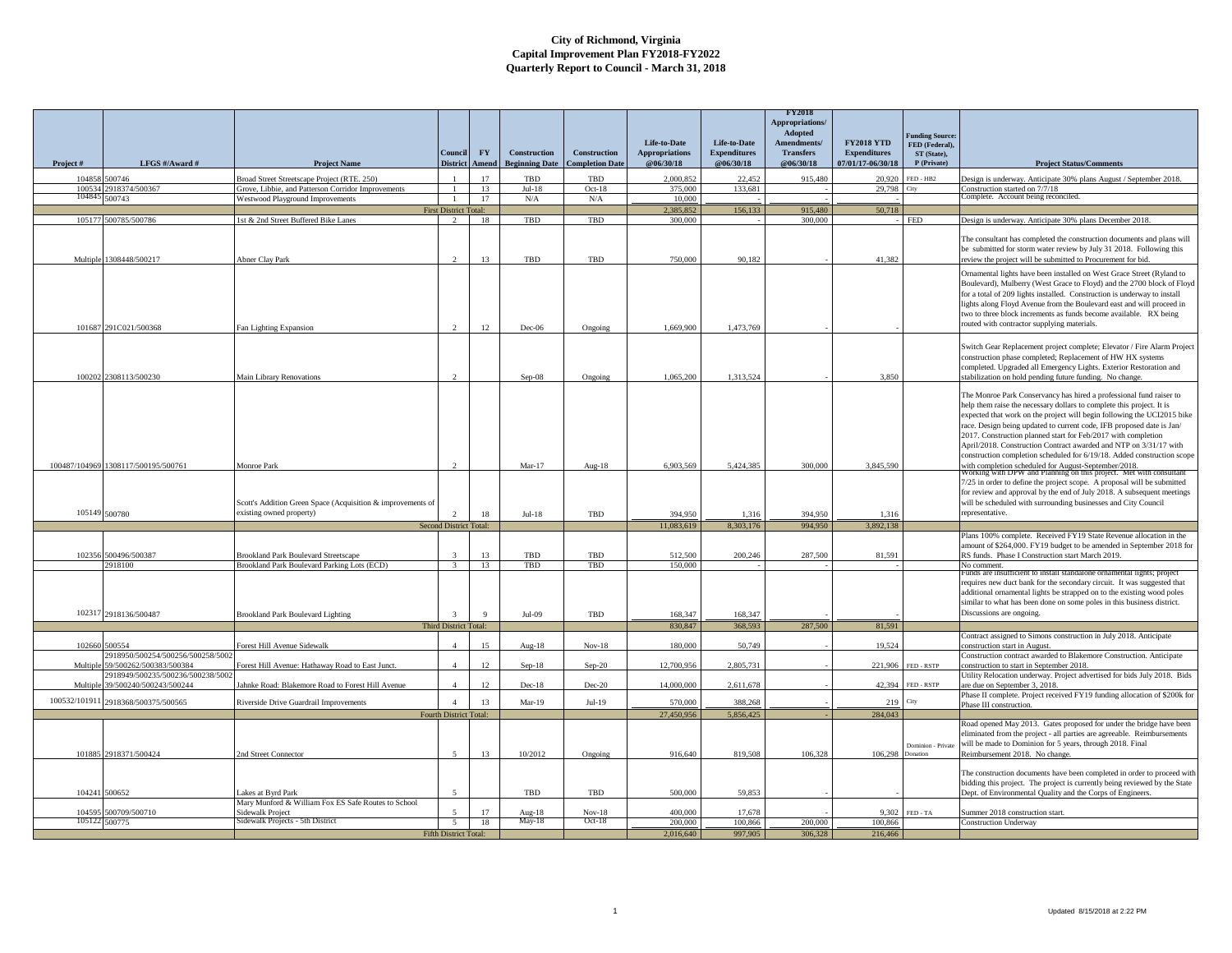|                   |                                            |                                                                                      |                            |           |                                              |                                               |                                    |                                  | <b>FY2018</b><br>Appropriations/<br>Adopted |                                          |                                   |                                                                                                                                                          |
|-------------------|--------------------------------------------|--------------------------------------------------------------------------------------|----------------------------|-----------|----------------------------------------------|-----------------------------------------------|------------------------------------|----------------------------------|---------------------------------------------|------------------------------------------|-----------------------------------|----------------------------------------------------------------------------------------------------------------------------------------------------------|
|                   |                                            |                                                                                      |                            |           |                                              |                                               | Life-to-Date                       | <b>Life-to-Date</b>              | Amendments/                                 | <b>FY2018 YTD</b>                        | Junding Source:<br>FED (Federal), |                                                                                                                                                          |
|                   | LFGS #/Award #                             |                                                                                      | Council<br><b>District</b> | <b>FY</b> | <b>Construction</b><br><b>Beginning Date</b> | <b>Construction</b><br><b>Completion Date</b> | <b>Appropriations</b><br>@06/30/18 | <b>Expenditures</b><br>@06/30/18 | <b>Transfers</b><br>@06/30/18               | <b>Expenditures</b><br>07/01/17-06/30/18 | ST (State),<br>P (Private)        | <b>Project Status/Comments</b>                                                                                                                           |
| Project#          |                                            | <b>Project Name</b>                                                                  |                            | Amend     |                                              |                                               |                                    |                                  |                                             |                                          |                                   | Renovations to the second floor of this facility have begun by DPRCF                                                                                     |
|                   |                                            |                                                                                      |                            |           |                                              |                                               |                                    |                                  |                                             |                                          |                                   | staff. The purchase order for the repairs to the tennis and basketball                                                                                   |
| 100490            | 1308122/500200                             | Ann Hardy Park Family Life Center                                                    | 6                          | 10        | $Oct-15$                                     | $Sep-16$                                      | 1,565,928                          | 1,047,110                        |                                             | 5.686                                    |                                   | courts has been issued; schedule TBD. The cost for this improvement is<br>(pprox. \$43,000.00.                                                           |
|                   |                                            |                                                                                      |                            |           |                                              |                                               |                                    |                                  |                                             |                                          |                                   |                                                                                                                                                          |
| 104587            | 500704/500705                              | Bicycle Facilities & Sidewalk Improvements on Bank<br>St./Franklin St.               | 6                          | 17        | TBD                                          | TBD                                           | 380,000                            | 77.621                           |                                             | 38,407                                   | FED                               | Plans 100% complete. Advertisement April 2018. Bids received over<br>budget. Project being discussed for possible re-advertisement.                      |
|                   |                                            |                                                                                      |                            |           |                                              |                                               |                                    |                                  |                                             |                                          |                                   | PE authorized for Phase 3; Upcoming Scoping meeting to tie to Leigh                                                                                      |
| 100572/100931/101 |                                            |                                                                                      |                            |           |                                              |                                               |                                    |                                  |                                             |                                          |                                   | Street Smart scale project. Federal appropriation reduction of \$400,000<br>by VDOT fiscal division. Reduction will be implemented during 2020           |
|                   | 520 2918960/500322/500326                  | <b>Biotech Research Park</b>                                                         | 6                          | 11        | Feb-11                                       | TBD                                           | 4,399,000                          | 2.628.160                        |                                             | 1.035                                    | FED                               | budget cycle.                                                                                                                                            |
|                   |                                            |                                                                                      |                            |           |                                              |                                               |                                    |                                  |                                             |                                          |                                   | Bids received over budget. VDOT approved project to be developed as a                                                                                    |
|                   |                                            |                                                                                      |                            |           |                                              |                                               |                                    |                                  |                                             |                                          | VDOT - Revenue                    | Right of Way purchase under a City/developer agreement. Plans are                                                                                        |
| 101754            | 2108133/500680/500388                      | Canal Walk Reynolds North to 10th                                                    | 6                          | 13        | TBD                                          | TBD                                           | 3.532.058                          | 1,807,030                        |                                             | 114,615                                  | <b>Share</b>                      | being developed for a summer construction start.                                                                                                         |
| 100539/102012/100 |                                            |                                                                                      |                            |           |                                              |                                               |                                    |                                  |                                             |                                          |                                   | This project has 4 phases. 3 Phases are completed. We are anticipating to<br>receive authorization to advertise project in April 2018. Phase IV is       |
| 551/100564        | 2918505/500126/129/567/645/646             | Cannon Creek Improvements                                                            | 6                          | 12        | TBD                                          | TBD                                           | 2.892.000                          | 2.711.685                        |                                             | 16.830                                   | City, State & Fed                 | anticipated to start construction in August 2018.                                                                                                        |
| 102529            | 2908909/500526                             | <b>Duval Street Circulation</b>                                                      | $6\overline{6}$            |           | Ongoing                                      | Ongoing                                       | 250,000                            | 149.030                          |                                             | 79,000                                   |                                   | On-going.<br>Phase I and II completed. Verifying funding with VDOT to determine the                                                                      |
| 100531            | 2918365/500291/500292                      | . Broad Gateway Improvements                                                         | 6                          | 12        | TBD                                          | TBD                                           | 1,994,200                          | 1,239,427                        |                                             | (23, 188)                                | <b>FED</b>                        | cope of Phase III. No new comments                                                                                                                       |
|                   |                                            |                                                                                      |                            |           |                                              |                                               |                                    |                                  |                                             |                                          |                                   | Funding for the Eastview project were used for the demolition and site<br>improvements of the former Whitcomb Elementary School - Project                |
|                   |                                            |                                                                                      |                            |           |                                              |                                               |                                    |                                  |                                             |                                          |                                   | Complete. Funding were also used for the completion of the Conrad                                                                                        |
|                   | 104377/100218 2308234/500247               | <b>Eastview Initiative</b>                                                           | 6                          | 12        | $Mar-15$                                     | Ongoing                                       | 1,200,000                          | 1.095.421                        |                                             | 1,770                                    |                                   | Center which will serve as commercial kitchen and culinary training<br>facility. No change.                                                              |
|                   |                                            |                                                                                      |                            |           |                                              |                                               |                                    |                                  |                                             |                                          |                                   |                                                                                                                                                          |
|                   |                                            |                                                                                      |                            |           |                                              |                                               |                                    |                                  |                                             |                                          |                                   | Phase I complete. Phase II Franklin - Ambler to 18th: Revising plans                                                                                     |
|                   |                                            |                                                                                      |                            |           |                                              |                                               |                                    |                                  |                                             |                                          | VDOT - Revenue                    | for material changes within the roadway. Anticipate fall 2018<br>construction start. The Franklin Street limits of (15th Street to Main                  |
|                   | 102043/104240 2918369/500508/500568/500509 | Franklin Street Streetscape                                                          |                            | 13        | $Nov-18$                                     | Aug-19                                        | 3,900,000                          | 219.568                          |                                             | 106.339                                  | Share                             | Street Station) to be construction with the Main Street Station project                                                                                  |
|                   |                                            |                                                                                      |                            |           |                                              |                                               |                                    |                                  |                                             |                                          |                                   | The Smith Group has been selected to assist with the planning process for<br>this project. The Smith Group and other consulting partners along are       |
|                   |                                            |                                                                                      |                            |           |                                              |                                               |                                    |                                  |                                             |                                          |                                   | now mapping the community engagement schedule which will last                                                                                            |
|                   |                                            |                                                                                      |                            |           |                                              |                                               |                                    |                                  |                                             |                                          |                                   | approximately 9 months. We are currently in the Visitor Experience Plan<br>engagement process (75% complete) and advancing into concept design.          |
|                   |                                            |                                                                                      |                            |           |                                              |                                               |                                    |                                  |                                             |                                          |                                   | Reference "lumpkinjail.org" website for additional information and                                                                                       |
|                   | 102750 500573                              | Heritage Center/Lumpkin's Jail (Devil's Half Acre)                                   | 6                          | 15        | TBD                                          | TBD                                           | 8,050,000                          | 1.695.263                        |                                             | 909,738                                  |                                   | updates.                                                                                                                                                 |
|                   |                                            |                                                                                      |                            |           |                                              |                                               |                                    |                                  |                                             |                                          |                                   | Project will provide for additional public improvements along the                                                                                        |
|                   |                                            |                                                                                      |                            |           |                                              |                                               |                                    |                                  |                                             |                                          |                                   | Corridor to support commercial revitalization. Such uses could include<br>pedestrian lighting, street lighting, additional street trees, street/sidewalk |
|                   |                                            |                                                                                      |                            |           |                                              |                                               |                                    |                                  |                                             |                                          |                                   | improvements, and public art. Contract with Kimley-Horn to assist in                                                                                     |
|                   |                                            |                                                                                      |                            |           |                                              |                                               |                                    |                                  |                                             |                                          |                                   | additional street lighting, to improve safety, has been initiated. Plans<br>were reviewed and received final approval by UDC and CPC in October          |
|                   |                                            |                                                                                      |                            |           |                                              |                                               |                                    |                                  |                                             |                                          |                                   | 2017. PDR working with consultant team to have a test light installed in                                                                                 |
|                   |                                            |                                                                                      |                            |           |                                              |                                               |                                    |                                  |                                             |                                          |                                   | 600 block of Hull St. to review character of new light fixture. Photometric                                                                              |
|                   | 500406                                     | Hull Street Redevelopment & Conservation                                             | 6                          |           |                                              |                                               | 300,000                            |                                  | 100,000                                     |                                          |                                   | work occurring along corridor. Installation moved into 2019.                                                                                             |
|                   |                                            |                                                                                      |                            |           |                                              |                                               |                                    |                                  |                                             |                                          |                                   | Public information meeting held on May 1, 2018. Two (2) steering                                                                                         |
|                   |                                            |                                                                                      |                            |           |                                              |                                               |                                    |                                  |                                             |                                          |                                   | committee meetings and two(2) technical committee meetings has been                                                                                      |
|                   | 600745                                     | I-95 and Broad Street Interchange Area Project/Shockoe<br>Valley Street Improvements |                            | 17        | TBD                                          | TBD                                           | 2.959.789                          | 273.590                          | 1.959.789                                   | 273.590 FED                              |                                   | held. Conceptual plan design is underway. Currently performing phase I<br>cultural resources study and waiting for conceptual design plans               |
|                   |                                            |                                                                                      |                            |           |                                              |                                               |                                    |                                  |                                             |                                          |                                   |                                                                                                                                                          |
|                   |                                            |                                                                                      |                            |           |                                              |                                               |                                    |                                  |                                             |                                          |                                   | Several projects have been identified by James River Park staff including<br>construction of trails; completion of the Bike Skills facility on Brown's   |
|                   |                                            |                                                                                      |                            |           |                                              |                                               |                                    |                                  |                                             |                                          |                                   | Island, the purchase of required construction equipment and obtaining a                                                                                  |
|                   | 100503 500297                              | James River Park Infrastructure                                                      | 6                          |           | $Sep-15$                                     | TBD                                           | 850,000                            | 263,961                          | 400,000                                     | 47,931                                   |                                   | consultant for assistance in determining improvements to the James Rive<br>Park Maintenance facility. No change from previous report                     |
|                   |                                            |                                                                                      |                            |           |                                              |                                               |                                    |                                  |                                             |                                          |                                   | Demolition completed August 2015; the improvements to the park are                                                                                       |
|                   |                                            |                                                                                      |                            |           |                                              |                                               |                                    |                                  |                                             |                                          |                                   | scheduled to be bid late-fall 2015. Construction scheduled to begin<br>January 25, 2016; to be completed late-Summer/early-Fall 2016. Phase II           |
|                   |                                            |                                                                                      |                            |           |                                              |                                               |                                    |                                  |                                             |                                          |                                   | completed and Phase III pending future funding. No change from previous                                                                                  |
|                   | 100496 1308445/500206                      | Kanawha Plaza Park/RMA Superstructure Repairs                                        |                            | 11        | 8/30/2015                                    | 9/30/2016                                     | 3,482,000                          | 3,265,986                        |                                             |                                          |                                   | report                                                                                                                                                   |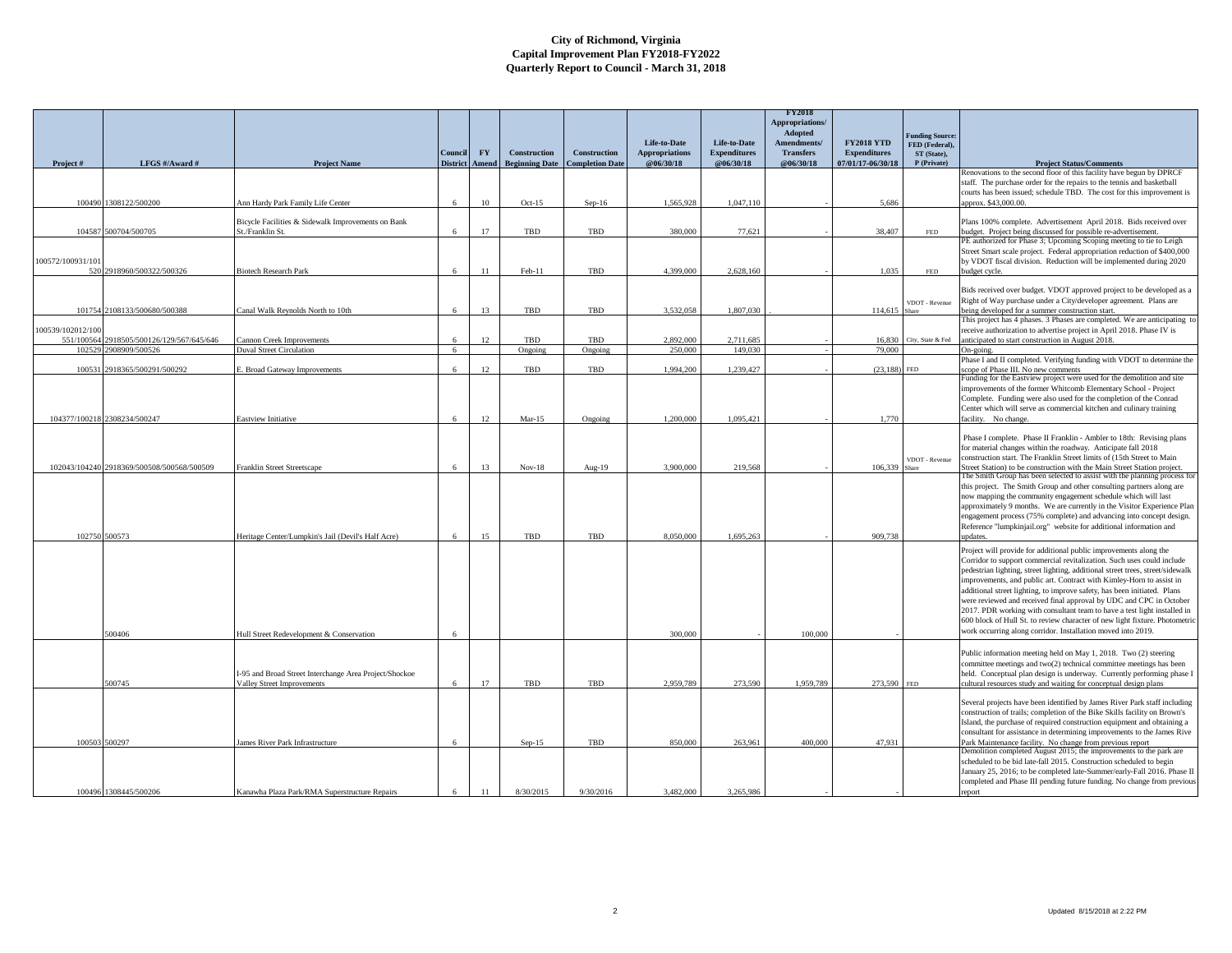|                 |                                     |                                                                                                 | Conneil                      | ${\bf F}{\bf Y}$ | Construction          | Construction           | Life-to-Date<br><b>Appropriations</b> | Life-to-Date<br><b>Expenditures</b> | <b>FY2018</b><br>Appropriations/<br>Adopted<br>Amendments/<br><b>Transfers</b> | <b>FY2018 YTD</b><br><b>Expenditures</b> | <b>Funding Source:</b><br>FED (Federal),<br>ST (State), |                                                                                                                                                                                                                                                                                                                                                                                                                                                                                                                                                                                                                                                                                                                                                                                                                                                                                                                                                                                                                                                                                                                                                                                     |
|-----------------|-------------------------------------|-------------------------------------------------------------------------------------------------|------------------------------|------------------|-----------------------|------------------------|---------------------------------------|-------------------------------------|--------------------------------------------------------------------------------|------------------------------------------|---------------------------------------------------------|-------------------------------------------------------------------------------------------------------------------------------------------------------------------------------------------------------------------------------------------------------------------------------------------------------------------------------------------------------------------------------------------------------------------------------------------------------------------------------------------------------------------------------------------------------------------------------------------------------------------------------------------------------------------------------------------------------------------------------------------------------------------------------------------------------------------------------------------------------------------------------------------------------------------------------------------------------------------------------------------------------------------------------------------------------------------------------------------------------------------------------------------------------------------------------------|
| Project#        | LFGS #/Award #                      | <b>Project Name</b>                                                                             | <b>District</b>              | A mend           | <b>Beginning Date</b> | <b>Completion Date</b> | @06/30/18                             | @06/30/18                           | @06/30/18                                                                      | 07/01/17-06/30/18                        | P (Private)                                             | <b>Project Status/Comments</b>                                                                                                                                                                                                                                                                                                                                                                                                                                                                                                                                                                                                                                                                                                                                                                                                                                                                                                                                                                                                                                                                                                                                                      |
|                 | 2108612/500283/500469/500542/5005   |                                                                                                 |                              |                  |                       |                        |                                       |                                     |                                                                                |                                          |                                                         | The Acquisition of property and the construction of the Main Street Shed<br>for Phase 1, 2 and partially 3 have been completed. The Virginia<br>Welcome Center is now in place and had it's soft opening late this<br>summer 2017. Final pricing for the future site work above grade hard<br>scape work will be received in the first week of February. Site work<br>utility work was completed in late fall 2017. Work to be accomplished<br>(pricing has been received): Site work improvements, A/V<br>improvements, furniture installations, commercial kitchen installation<br>The MSS website and first phase of advertising campaign will be<br>launched third quarter FY2018. ECD and the Law Dept are meeting and<br>advancing the RFP for the future management and operations as well as<br>indoor spaces for advertisement in 2018 for the highest and best use of<br>the first floor space. The first floor has been "roughed in" to<br>accommodate the indoor market to compliment the future outdoor 17th<br>Street Market, food/beverage incubator as described in the Business Plan<br>distributed to Council in 2017. Letters of interest have been received for |
| 10024           | 43/500544                           | Main Street Station Multi Modal Center                                                          |                              |                  | Sep-14                | Fall 2018              | 80,252,878                            | 79.855.426                          |                                                                                | 2.753.455                                | <b>FED</b>                                              | the indoor "market". Ongoing Project.                                                                                                                                                                                                                                                                                                                                                                                                                                                                                                                                                                                                                                                                                                                                                                                                                                                                                                                                                                                                                                                                                                                                               |
| 100171/100671   | 2958101/500223/225/226              | Major Bridge Painting - Manchester - Urban                                                      | $6\overline{6}$              |                  | $Jun-14$              | $Feb-16$               | 8.900.000                             | 7.515.157                           |                                                                                | (4.652)                                  | <b>FED</b>                                              | No comment                                                                                                                                                                                                                                                                                                                                                                                                                                                                                                                                                                                                                                                                                                                                                                                                                                                                                                                                                                                                                                                                                                                                                                          |
| 100170/103002   | 2958835/500211/500221               | Mayo Bridge Rehabilitation                                                                      |                              | 11               | $\rm N/A$             | $\rm N/A$              | 2,301,000                             | 1,195,680                           | 500,000                                                                        | 5,101                                    | FED - Earmark                                           | Project Management agreement received from VDOT July 21, 2018.<br>Scoping meeting scheduled for August 16, 2018.                                                                                                                                                                                                                                                                                                                                                                                                                                                                                                                                                                                                                                                                                                                                                                                                                                                                                                                                                                                                                                                                    |
|                 | 102251/100594 1308450/500294/500750 | RMA Plaza Joint Repair                                                                          | 6                            | 13               | <b>TBD</b>            | TBD                    | 1,711,405                             | 112,124                             |                                                                                | 14.568                                   |                                                         | 3 bids March 2018. Low bid over budget again (\$1,000,000). Working<br>w/procurement to negotiate w/contractor; reducing scope to include<br>repairs of the structures only. Park amenities will be installed once<br>funding is available.<br>The Farmers Market pro                                                                                                                                                                                                                                                                                                                                                                                                                                                                                                                                                                                                                                                                                                                                                                                                                                                                                                               |
| 101767          | 5008313/500407/500333/500334        | (Shko Revit) Shockoe Revitalization Strategy Plan<br>Implementation                             | 6                            | 13               | $Jul-17$              | $Jul-18$               | 3,564,000                             | 2.712.570                           |                                                                                | 1.181.308                                |                                                         | construction start date beginning on 7/31/17, which now places the<br>project to track through the winter months. The project is currently in<br>demolition phase with DPU and Dominion Energy performing the cut-<br>over and change of the overhead utilities along the East and West End of<br>the project in early November, 2017. Given the proper weather<br>conditions along with any unforeseen delays the anticipated completion<br>time of this project is Summer of 2018 with the landscaping being planted<br>Federal Smart Scale in the Fall 2018.                                                                                                                                                                                                                                                                                                                                                                                                                                                                                                                                                                                                                     |
|                 |                                     |                                                                                                 | <b>Sixth District Total:</b> |                  |                       |                        | 132,484,258                           | 107,864,810                         | 2,959,789                                                                      | 5,521,532                                |                                                         |                                                                                                                                                                                                                                                                                                                                                                                                                                                                                                                                                                                                                                                                                                                                                                                                                                                                                                                                                                                                                                                                                                                                                                                     |
| 101777          | 5008122/500399                      | 5th Street Development                                                                          |                              |                  | $Feh-13$              | $Feh-18$               | 2.415.000                             | 2.346.533                           |                                                                                |                                          |                                                         | The redevelopment efforts associated with the creation of a viable<br>commercial and residential corridor along 25th Street and Nine Mile<br>Road are ongoing. As an integral part of the revitalization of the 25th<br>Street and Nine Mile Road project area design activities continue. The<br>development of the model block is nearing completion.                                                                                                                                                                                                                                                                                                                                                                                                                                                                                                                                                                                                                                                                                                                                                                                                                             |
| 10517<br>101764 | 500787/500788<br>500404             | 29th Street/Church Hill Bike & Pedestrian Infrastructure<br>Church Hill Teen Development Center | $\tau$<br>$\tau$             | 18               | $Nov-18$              | $Mar-19$               | 650,000<br>776.357                    | 45,981<br>238,070                   | 650,000                                                                        | 45.981 FED                               |                                                         | Start construction in Feb, 2019<br>No comment                                                                                                                                                                                                                                                                                                                                                                                                                                                                                                                                                                                                                                                                                                                                                                                                                                                                                                                                                                                                                                                                                                                                       |
|                 | 500755                              | East District Park Transformation                                                               | $\overline{7}$               | 17               |                       | FY2018                 | 951.300                               | 179.323                             | 575,650                                                                        | 179,323                                  |                                                         | Staff is currently assessing the improvements proposed for Lucks Field.<br>New playground equipment has bee ordered for this location (\$100,000).<br>Play equipment has been installed at Oakwood Park. New park benches,<br>trash receptacles and two shelters will also be installed at Oakwood<br>Support the east end revitalization through the strategic acquisition of key<br>residential properties throughout the neighborhood to be redeveloped to                                                                                                                                                                                                                                                                                                                                                                                                                                                                                                                                                                                                                                                                                                                       |
| 101768          | 6008314/500408                      | East End Vacant/Blighted Property Improvements                                                  |                              | 13               | $Jan-13$              | Ongoing                | 450,000                               | 250,000                             |                                                                                | 250,000                                  |                                                         | stabilize blocks and create opportunities for community involvement, job<br>training and skill development. \$250,000 was moved from project to<br>fund FY19 CIP projects.<br>Project substantial completion June 6th currently working on punch list                                                                                                                                                                                                                                                                                                                                                                                                                                                                                                                                                                                                                                                                                                                                                                                                                                                                                                                               |
| 104079          | 500627/500725                       | East Riverfront Transportation Improvement Program                                              | $\overline{7}$               |                  | Feb-17                | $Jun-18$               | 13,006,301                            | 10,737,090                          | 5,050,000                                                                      | 6,361,506                                | /DOT - Revenue                                          | items for Project final completion . YTD expenditures should be<br>\$7,461,233<br>Bids have been received for this project and they came in significantly                                                                                                                                                                                                                                                                                                                                                                                                                                                                                                                                                                                                                                                                                                                                                                                                                                                                                                                                                                                                                           |
|                 | 308447/500208                       | Historic Fulton Community Memorial Park                                                         | $\overline{7}$               | 13               | TBD                   | TBD                    | 600,000                               | 51,305                              |                                                                                | 8.098                                    |                                                         | over budget. Staff has scheduled a meeting with the consultants to<br>letermine next steps                                                                                                                                                                                                                                                                                                                                                                                                                                                                                                                                                                                                                                                                                                                                                                                                                                                                                                                                                                                                                                                                                          |
|                 | 101755 5008001/500392               | Intermediate Terminal Riverfront Public Access                                                  | $\overline{7}$               | 12               | $Mav-15$              | Ongoing                | 4.144.318                             | 4.064.488                           |                                                                                | 838,439                                  |                                                         | Design completed for Structural Repairs. CM @ Risk contract with<br>construction to start July/15. Final parking/pedestrian design to follow<br>pending final scope definition. Demolition for mid-section of dock started<br>& completion of structural repairs scheduled for Nov/16. Planning for<br>Phase II beginning and construction start in Spring./17. Phase II-<br>Demolition of existing warehouse foundations completed and work<br>continuing on Eagle Dock for boat/ship access. Phase III design for entire<br>Terminal Dock area in planning process. Construction of access drive<br>pending future appropriation and coordination with other CIP projects<br>within the East Riverfront area.                                                                                                                                                                                                                                                                                                                                                                                                                                                                     |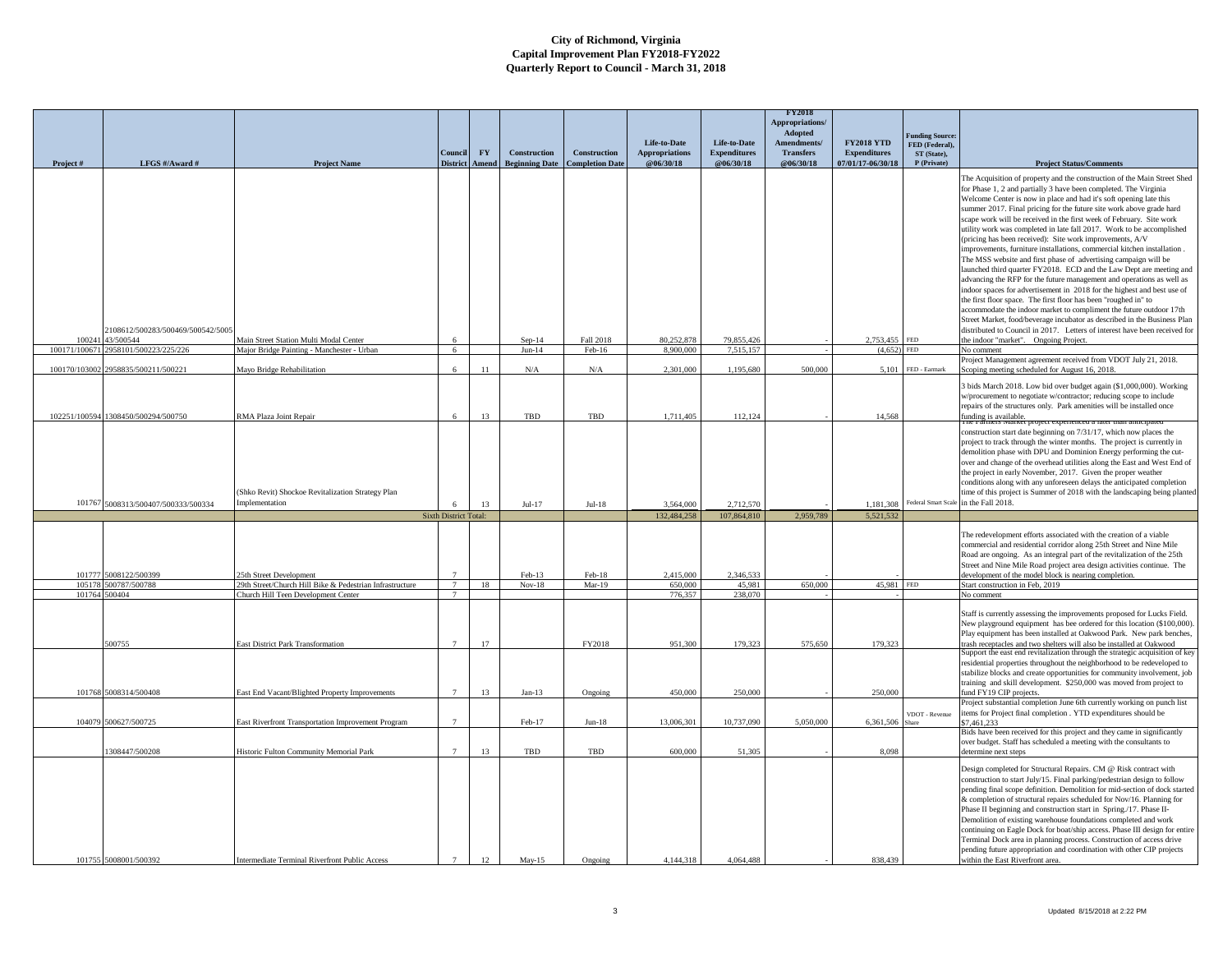|               |                          |                                                                            |                         |           |                       |                        |                                              |                                     | <b>FY2018</b><br>Appropriations/<br>Adopted |                                          |                                  |                                                                                                                                                   |
|---------------|--------------------------|----------------------------------------------------------------------------|-------------------------|-----------|-----------------------|------------------------|----------------------------------------------|-------------------------------------|---------------------------------------------|------------------------------------------|----------------------------------|---------------------------------------------------------------------------------------------------------------------------------------------------|
|               |                          |                                                                            | Connei                  | <b>FY</b> | <b>Construction</b>   | <b>Construction</b>    | <b>Life-to-Date</b><br><b>Appropriations</b> | Life-to-Date<br><b>Expenditures</b> | Amendments/<br><b>Transfers</b>             | <b>FY2018 YTD</b><br><b>Expenditures</b> | unding Source:<br>FED (Federal), |                                                                                                                                                   |
| Project#      | LFGS #/Award #           | <b>Project Name</b>                                                        | <b>District</b>         | Amend     | <b>Beginning Date</b> | <b>Completion Date</b> | @06/30/18                                    | @06/30/18                           | @06/30/18                                   | 07/01/17-06/30/18                        | ST (State),<br>P (Private)       | <b>Project Status/Comments</b>                                                                                                                    |
| 104596        | 500711                   | Nine Mile Road Streetscape                                                 |                         | 17        | TBD                   | TBD                    | 1,865,000                                    | 120,761                             | 1,165,000                                   | 88,067                                   |                                  | onsultant is working on revising the plans based on the public meeting<br>omments                                                                 |
|               |                          |                                                                            |                         |           |                       |                        |                                              |                                     |                                             |                                          |                                  | roperty location identified and purchase pending FY18 funding.                                                                                    |
|               |                          |                                                                            |                         |           |                       |                        |                                              |                                     |                                             |                                          |                                  | Developer agreement has been executed and construction permits issued.<br>Building turnover scheduled for May 23, 2018. Owner upfits will take    |
|               |                          |                                                                            |                         |           |                       |                        |                                              |                                     |                                             |                                          |                                  | place once the building has been turned over by the Developer. Initial                                                                            |
|               |                          |                                                                            |                         |           |                       |                        |                                              |                                     |                                             |                                          |                                  | closing date of May 30, 2018 delayed and is now anticipated to take place                                                                         |
|               | 500720                   | Police Property & Evidence Center                                          |                         | 17        |                       | $May-18$               | 2,900,000                                    | 156,749                             | 2,200,000                                   | 155,622                                  |                                  | early August 2018.                                                                                                                                |
|               |                          |                                                                            |                         |           |                       |                        |                                              |                                     |                                             |                                          |                                  | These funds will supported the demolition of the former Armstrong High                                                                            |
|               |                          |                                                                            |                         |           |                       |                        |                                              |                                     |                                             |                                          |                                  | School(98% Complete) and the infrastructure improvements needed for<br>the first phase of development prior to the development of 250 units of    |
|               |                          |                                                                            |                         |           |                       |                        |                                              |                                     |                                             |                                          |                                  | housing. Funds to be used specifically for planning, design, demolition,                                                                          |
| 102062        | 5008316/500453           | <b>Public Housing Transformation</b>                                       |                         | 14        | Spring 2015           | TBD                    | 12,071,027                                   | 11,265,158                          | 3,071,027                                   | 3,288,282                                |                                  | and site preparation to include streets, alleyways, curb/gutter, sidewalks,<br>water, sewer and lighting. Demolition is 35% complete.             |
|               |                          |                                                                            |                         |           |                       |                        |                                              |                                     |                                             |                                          |                                  | WRA consultants conducting engineering and plan design at 30%.                                                                                    |
| 102188/104762 | 2948751/500474<br>500615 | Route 5 (Main St.) & Williamsburg Ave. Int. - Urban<br><b>Stone Bistro</b> |                         | 16        | Apr-19<br>TBD         | Apr-20<br>FY2020       | 2.590.428<br>31,000,000                      | 290,426<br>22.286.804               | 950,000<br>8,000,000                        |                                          |                                  | Public info meeting scheduled for August 2, 2018.<br>No comment                                                                                   |
|               |                          |                                                                            | Seventh District Total: |           |                       |                        | 73.419.731                                   | 52,032,688                          | 21,661,677                                  | 11,215,317                               |                                  |                                                                                                                                                   |
|               |                          |                                                                            |                         |           |                       |                        |                                              |                                     |                                             |                                          |                                  | ROW complete. Final construction plans being prepared. Modification                                                                               |
|               |                          |                                                                            |                         |           |                       |                        |                                              |                                     |                                             |                                          |                                  | of design to attached utilities to bridge underway per DPU request.<br>Resolved utility issue, plan revisions underway, trying to coordinate with |
|               | 2948181/500263/264/265   | Commerce Rd.: Bellemeade to 450 ft - Urban                                 |                         |           | $Dec-18$              | Dec-20                 | 16.310.405                                   | 1.672.368                           | 2,050,000                                   |                                          | 250,064 FED - Urban              | CSX on R/R crossing.                                                                                                                              |
|               |                          |                                                                            |                         |           |                       |                        |                                              |                                     |                                             |                                          |                                  | 99% plan design is completed. R/W acquisition process is anticipated to                                                                           |
| 102186        | 500473/500491            | Deepwater Terminal to Goodes Street                                        |                         | 11        | TBD                   | TBD                    | 2.250.000                                    | 174,269                             |                                             | 8,405                                    | <b>FFD</b>                       | start in August 2018, after receiving VDOT authorization                                                                                          |
| 105151        | 500781                   | Eighth District Green Space Creation (Acquisitions & improve               | 8                       | 18        | TBD                   | TBD                    | 125,717                                      |                                     | 125.717                                     |                                          |                                  | No comment                                                                                                                                        |
|               |                          |                                                                            |                         |           |                       |                        |                                              |                                     |                                             |                                          |                                  | There has a delay with the relocation of overhead CTV and telephone                                                                               |
|               |                          |                                                                            |                         |           |                       |                        |                                              |                                     |                                             |                                          |                                  | lines, however staff is working with Verizon to accomplish this task. The                                                                         |
|               |                          |                                                                            |                         |           |                       |                        |                                              |                                     |                                             |                                          |                                  | process for Verizon to obtain has begun and an O&R has been submitted<br>to to provide Verizon with an underground easement. Staff is also        |
| 100485        | 1308110/500191           | <b>Hickory Hill Community center</b>                                       |                         | 13        | $Mar-17$              | $Oct-17$               | 1.862.280                                    | 1.580.736                           | 310,000                                     | 306,897                                  |                                  | actively pursuing the purchase and installation of athletic field lighting.                                                                       |
| 102969        | 918752/500599            | efferson Davis Hwy (US 1-301): Chesterman Ave.                             |                         |           | TBD                   | TBD                    | 773,000                                      | 590,503                             |                                             |                                          | 2,369 FED - Urban                | VDOT proceeding with schedule and design. Survey task underway. No<br>new comments                                                                |
| 100675        | 2928755/500288/500694    | Midlothian Turn/Belt Blvd Bridge Rehab                                     | $\mathbf{\hat{x}}$      |           |                       | $Jun-19$               | 2,300,000                                    | 248,732                             |                                             | 28.627                                   | FED - RSTP                       | Contract award is underway. Construction start anticipated September                                                                              |
|               |                          |                                                                            | Eighth District Total:  |           | $Sep-18$              |                        | 23.621.402                                   | 4.266.607                           | 2,485,717                                   | 596.362                                  |                                  | 018                                                                                                                                               |
|               |                          |                                                                            | $\Omega$                |           |                       |                        |                                              |                                     |                                             |                                          |                                  | Received(5) five bids; The low bid exceed the budget 17%; Readvertising                                                                           |
| 104590        | 500706/500707            | Carnation Street New Sidewalk                                              |                         | 17        | TBD                   | TBD                    | 600,000                                      | 109,462                             |                                             |                                          | 54,282 FED - Enhancement         | the project to implement in (2) two phases<br>Received FY19 Revenue Sharing funding allocation in the amount of                                   |
| 102038        | 500448                   | Hey Road Improvements                                                      | $\mathbf{Q}$            | 14        | N/A                   | TBD                    | 900.000                                      | 49.931                              | 800.000                                     |                                          |                                  | \$734,609. FY19 budget amendment in September 2018.                                                                                               |
| 105172        | 500784                   | Hull Street & Chippenham Parkway Gateway Project                           | $\mathbf{Q}$            | 18        | TBD                   | TBD                    | 500,000                                      | 2.938                               | 500,000                                     | 2.938                                    |                                  | Developing conceptual plans. Ph.I median improvements between<br>Warwick and Hey Road to be implemented August 2018.                              |
|               |                          |                                                                            |                         |           |                       |                        |                                              |                                     |                                             |                                          |                                  | 60% Design Underway. Public Hearing held on June 6, 2018. Right of                                                                                |
| 101924        | 500197                   | Hull St.: Dixon Dr. to Elkhardt - Urban                                    | $\mathbf{Q}$            | 12        | TBD                   | TBD                    | 4.969.752                                    | 2,985,000                           |                                             |                                          | FED - Urban                      | Way Plans expected by 08/25/18.<br>Phase II Planning in process. The revised Master 1                                                             |
|               |                          |                                                                            |                         |           |                       |                        |                                              |                                     |                                             |                                          |                                  | approved by the UDC and Planning Commission and the consultants are                                                                               |
|               | $101906$ $500428$        | Southside Community Center                                                 | $\mathbf{Q}$            | 14        | $Jun-15$              | Ongoing                | 5.113.500                                    | 3.504.271                           | 1,500,000                                   | 151.736                                  |                                  | preparing documents which will provide for the demolition of selected<br>buildings on the site.                                                   |
|               |                          |                                                                            | Ninth District Total:   |           |                       |                        | 12,083,252                                   | 6,651,602                           | 2,800,000                                   | 208,955                                  |                                  |                                                                                                                                                   |
|               |                          |                                                                            |                         |           |                       |                        |                                              |                                     |                                             |                                          |                                  | The gym floor replacement project at Randolph Community Center will                                                                               |
|               |                          |                                                                            |                         |           |                       |                        |                                              |                                     |                                             |                                          |                                  | begin late Sept. 2018. The Pine Camp Roof Replacement project is<br>substantially completed. Two new HVAC units have also been purchased          |
| 100486        | 1308115/500194           | (BldgFac) Parks and Recreation Building Maintenance                        | $\mathrm{CW}$           |           | Ongoing               | Ongoing                | 5,959,801                                    | 5,318,979                           | 200,000                                     | 220,340                                  |                                  | for Pine Camp and will be installed in early Aug. 2018.                                                                                           |
|               |                          |                                                                            |                         |           |                       |                        |                                              |                                     |                                             |                                          |                                  | City's portion of State Urban Funds for resurfacing, restoration and<br>construction of various City streets and bridges. Funds assigned to       |
| Multiple      | 2948791/500343           | 4R Capital projects - Urban                                                | CW                      |           | Ongoing               | Ongoing                | 1.665.000                                    | 1.524.452                           |                                             | 78.583                                   |                                  | Deepwater Terminal road project. No new comments                                                                                                  |
|               |                          |                                                                            |                         |           |                       |                        |                                              |                                     |                                             |                                          |                                  | The city has entered into a contract with Motorola Solutions, Inc. for a                                                                          |
|               |                          |                                                                            |                         |           |                       |                        |                                              |                                     |                                             |                                          |                                  | turn-key replacement of the city's radio system. New tower sites have                                                                             |
|               |                          |                                                                            |                         |           |                       |                        |                                              |                                     |                                             |                                          |                                  | been identified and approved by the Planning Commission. Channels and<br>new system coverage has been approved by the FCC. Installation of        |
|               |                          |                                                                            |                         |           |                       |                        |                                              |                                     |                                             |                                          |                                  | public safety radios is completed with the remaining general government                                                                           |
|               | 100221 2308302/500250    | 800 MHz Radio System Update & Equip. Replacement                           | CW                      | 12        |                       |                        | 35.288.372                                   | 7.231.648                           | 7,076,372                                   | 1.378.860                                |                                  | radios and new system as a whole projected to be completed in late 2020.<br>Total CIP \$40,156,764.                                               |
|               |                          |                                                                            |                         |           | Ongoing               | Ongoing                |                                              |                                     |                                             |                                          |                                  |                                                                                                                                                   |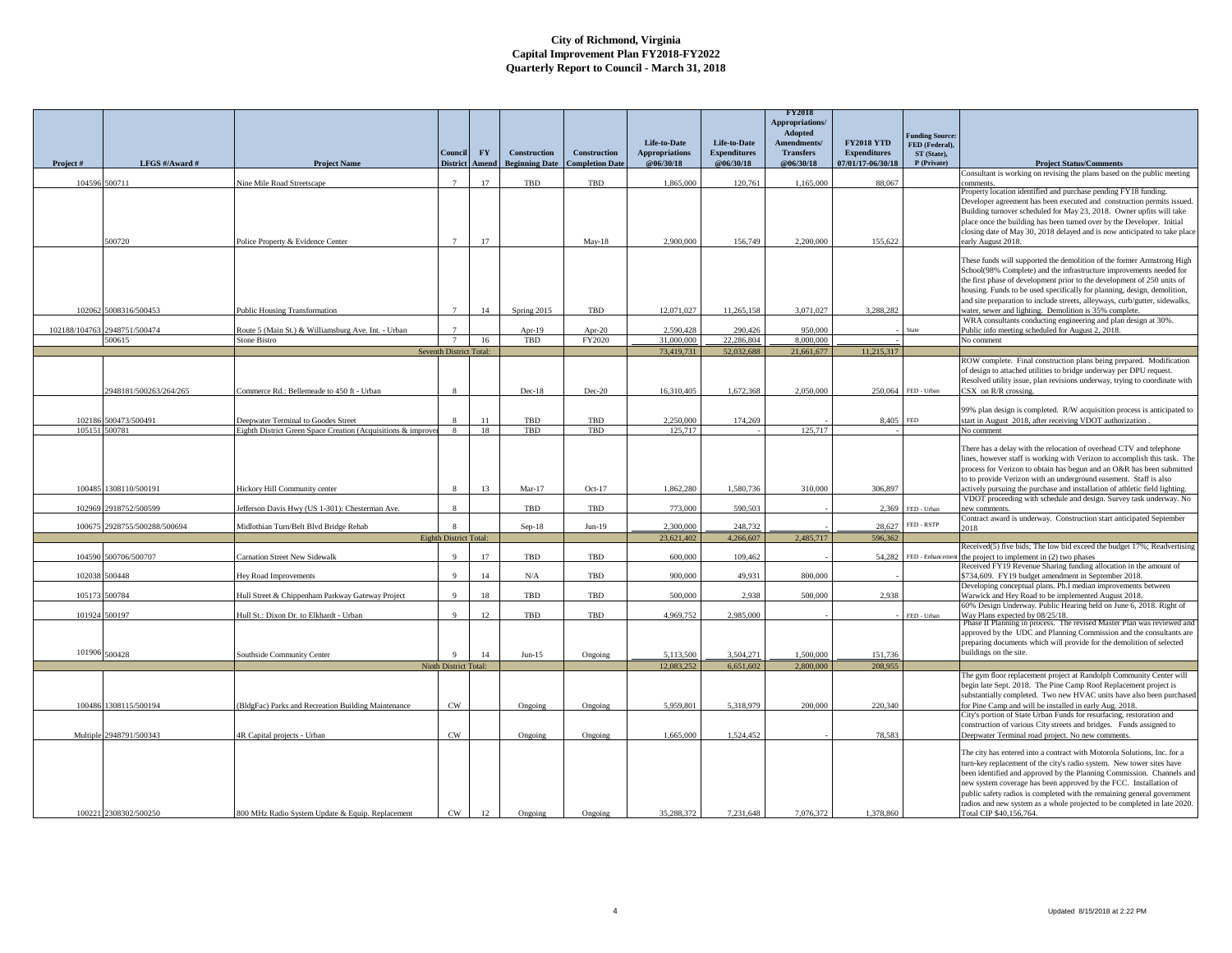|               |                                       |                                                              | Council         | FY    | Construction          | <b>Construction</b>    | Life-to-Date<br><b>Appropriations</b> | Life-to-Date<br><b>Expenditures</b> | <b>FY2018</b><br><b>Appropriations</b><br>Adopted<br>Amendments/<br><b>Transfers</b> | <b>FY2018 YTD</b><br><b>Expenditures</b> | <b>Funding Source:</b><br>FED (Federal),<br>ST (State), |                                                                                                                                                                                                                                                                                                                                                                                                                                                                                                                                                                                                                                                                                                                                                                                                                                                                                                |
|---------------|---------------------------------------|--------------------------------------------------------------|-----------------|-------|-----------------------|------------------------|---------------------------------------|-------------------------------------|--------------------------------------------------------------------------------------|------------------------------------------|---------------------------------------------------------|------------------------------------------------------------------------------------------------------------------------------------------------------------------------------------------------------------------------------------------------------------------------------------------------------------------------------------------------------------------------------------------------------------------------------------------------------------------------------------------------------------------------------------------------------------------------------------------------------------------------------------------------------------------------------------------------------------------------------------------------------------------------------------------------------------------------------------------------------------------------------------------------|
| Project#      | LFGS #/Award #                        | <b>Project Name</b>                                          | <b>District</b> | Amend | <b>Beginning Date</b> | <b>Completion Date</b> | @06/30/18                             | @06/30/18                           | @06/30/18                                                                            | 07/01/17-06/30/18                        | P (Private)                                             | <b>Project Status/Comments</b>                                                                                                                                                                                                                                                                                                                                                                                                                                                                                                                                                                                                                                                                                                                                                                                                                                                                 |
|               |                                       |                                                              |                 |       |                       |                        |                                       |                                     |                                                                                      |                                          |                                                         | Architectural design and engineering services have been completed. A<br>construction contract was awarded July 2017. Project team is<br>coordinating with various utilities to move sensitive infrastructure.<br>Construction is tentatively scheduled to begin in late August 2017 but<br>hinges on all necessary utilities being moved. Construction NTP on<br>7/24/17. Construction completion schedule to be approx. Fall/2018.                                                                                                                                                                                                                                                                                                                                                                                                                                                            |
| 564661        | 00559                                 | 9-1-1 Emergency Communications Center Expansion              | CW              | 15    | N/A                   | Nov/Dec 2018           | 2,826,807                             | 1.827.943                           |                                                                                      | 1.437.678                                |                                                         | Contractor delays is now anticipating a Nov-Dec 2018 completion date.                                                                                                                                                                                                                                                                                                                                                                                                                                                                                                                                                                                                                                                                                                                                                                                                                          |
|               | 101939 2908023/500435                 | <b>Bicycle Parking Racks</b>                                 | CW              | 13    | Apr- $13$             | Ongoing                | 175.000                               | 86,357                              | 25,000                                                                               | 26,970                                   |                                                         | Ongoing installation of racks.                                                                                                                                                                                                                                                                                                                                                                                                                                                                                                                                                                                                                                                                                                                                                                                                                                                                 |
|               | 2908222/500306 CMAQ /500308 RS        |                                                              |                 |       |                       |                        |                                       |                                     |                                                                                      |                                          | 72,519 VDOT - Revent RAPIDS.                            | Projects in construction phase Semmes Avenue, 17th Street,<br>Williamsburg Avenue, Fairfield Avenue, Government Road, Grayland<br>Avenue. Other corridors to be designed. Life to Date Appropriations are<br>estimated for pre-FY2014 timeframe due to shift from Advantage to                                                                                                                                                                                                                                                                                                                                                                                                                                                                                                                                                                                                                 |
| Multiple      | /500309 GO /500310 GO                 | Bike Lanes/Bike Boulevards (Bike Lanes "Sharrows")           | CW              | 12    | Ongoing               | Ongoing                | 3,150,000                             | 1,186,210                           |                                                                                      |                                          |                                                         | 1st QTR - 4 demolitions & 4 Stabilizations 2nd QTR 1 demolition; 3rd                                                                                                                                                                                                                                                                                                                                                                                                                                                                                                                                                                                                                                                                                                                                                                                                                           |
| 101522        | 5008766/500324                        | <b>Building Demolition</b>                                   | CW              |       | Jul-98                | Ongoing                | 6,200,000                             | 6,021,561                           |                                                                                      | 85,772                                   |                                                         | Otr 2 demolitions; 4th OTR 3 demolition & 1 Stabilization                                                                                                                                                                                                                                                                                                                                                                                                                                                                                                                                                                                                                                                                                                                                                                                                                                      |
| 100493        | 1308186C/500203                       | Cemetery Improvements                                        | CW              |       | Ongoing               | Ongoing                | 3.586.764                             | 3.530.183                           |                                                                                      | 22,730                                   | Federal & State                                         | Plans completed for providing additional burial space on existing,<br>undeveloped land at Riverview Cemetery. Staff is exploring options to<br>fund this project. A columbarium has been installed at Riverview to<br>provide an option for housing cremains. No new comments.                                                                                                                                                                                                                                                                                                                                                                                                                                                                                                                                                                                                                 |
|               | 104030 500622 / 500623                | City Bike Share Phase II Deployment (CMAQ)                   | CW              | 18    | Ongoing               | TBD                    | 3.244,000                             | 1.281.770                           | 1,900,000                                                                            | 599,749 CMAQ                             |                                                         | Contract change order is complete. Awarded. PO Issued.                                                                                                                                                                                                                                                                                                                                                                                                                                                                                                                                                                                                                                                                                                                                                                                                                                         |
| 105129 500776 |                                       | City Hall - Cooling Tower and Structural Replacement Project | CW              |       | $Jul-17$              | $Jun-18$               | 1.200.000                             | 824,305                             | 1.200,000                                                                            | 824,305                                  |                                                         | Construction underway, estimated project completion November 2018.                                                                                                                                                                                                                                                                                                                                                                                                                                                                                                                                                                                                                                                                                                                                                                                                                             |
|               | 102706/100206 2308140/500232          | City Hall Emergency Generator Replacement                    | CW              |       | $Nov-08$              | Ongoing                | 2,255,000                             | 2,601,220                           |                                                                                      | 55,162                                   |                                                         | Construction began May 2016 for installation of radio equipment<br>generator redundancy and DIT redundant circuitry. Working with DIT<br>and Radio Shop to schedule circuit cut-over, estimated completion date<br>November 2018.                                                                                                                                                                                                                                                                                                                                                                                                                                                                                                                                                                                                                                                              |
| 100208        | 2308154/500242                        | City Hall HVAC Valve Replacement                             | CW              |       | Feb-16                | Ongoing                | 2.210,000                             | 496.297                             |                                                                                      | 104,449                                  |                                                         | AHU 4 construction complete; next phase of project (valves and steam<br>traps) On going project, however, additional funds will be needed to<br>complete City Hall. Replace failing heating and cooling valves; The<br>following projects are currently ongoing: Replace Hot and Chilled water<br>line replacement at various location, replace all restroom drains<br>(complete), replace hot and chilled water lines at the 1st floor (on-going),<br>replace roof drain lines above room 100 1st floor. (On going)                                                                                                                                                                                                                                                                                                                                                                           |
|               |                                       |                                                              |                 |       |                       |                        |                                       |                                     |                                                                                      |                                          |                                                         | Projects under construction, to support the renovations for the Fire<br>Alarm/Sprinkler Project UPDATE 100% Complete . City Council Suite<br>renovation UPDATE Project on HOLD pending future funding. No                                                                                                                                                                                                                                                                                                                                                                                                                                                                                                                                                                                                                                                                                      |
| 100229        | 2308933/500269                        | <b>City Hall Interior Renovations</b>                        | $\mathrm{CW}$   |       | On-going              | Ongoing                | 631,000                               | 614,801                             |                                                                                      |                                          |                                                         |                                                                                                                                                                                                                                                                                                                                                                                                                                                                                                                                                                                                                                                                                                                                                                                                                                                                                                |
| Multiple      | 2308235/500438                        | City Hall Renovation Project                                 | CW              | 13    | $Feb-13$              | Ongoing                | 4.958.085                             | 4.206.876                           | 590,000                                                                              | 911.944                                  |                                                         | The City hired an Architectural firm in Sept. of 2011. To date the firm<br>has completed a space utilization study and provided three options for the<br>build-out of temporary office space in 730 East Broad Street to<br>accommodate staff during major construction in City Hall. Construction<br>and MEP drawing should be completed by Dec. 3, 2012. The City has<br>hired the A/E firm for renovation design of first, third, fourth floor.<br>Construction start scheduled for May 15, 2015 for schedule completion of<br>1st & 4th floors Dec./2015. Phase III design for 1st Fl. Finance complete<br>and IFB due 12/8/16. Construction start Feb 1 with scheduled completion<br>for Dec/2017. Phase IV construction pending future funding. Final<br>design of the 3rd Floor Council Office renovations near completion.<br>Anticipate soliciting for contractors by September 2018. |
|               |                                       |                                                              |                 |       |                       |                        |                                       |                                     |                                                                                      |                                          |                                                         | City Hall Boiler Replacement Project; construction complete, close-out                                                                                                                                                                                                                                                                                                                                                                                                                                                                                                                                                                                                                                                                                                                                                                                                                         |
| 100216        | 2308223/500246                        | City Hall Replacement of Boilers and Related Systems         | CW              |       | Mar-09                | Feb-18                 | 496,000                               | 1.024.311                           |                                                                                      | 580,039                                  |                                                         | documents underway. No change.<br>Funds will be used in designated areas of Church Hill, Carver/NTW,                                                                                                                                                                                                                                                                                                                                                                                                                                                                                                                                                                                                                                                                                                                                                                                           |
|               | Multiple 5008105C/500396              | Citywide Neighborhood Improvements (Bloom)                   | CW              |       | $Jul-00$              | Ongoing                | 5.801.125                             | 4,655,460                           | 150,000                                                                              | 291,725                                  |                                                         | Swansboro(The Hollands) and Matthews Heights for approved<br>infrastructure improvements. Ongoing.                                                                                                                                                                                                                                                                                                                                                                                                                                                                                                                                                                                                                                                                                                                                                                                             |
|               | Multiple 2908910/500360/500361/500353 | Citywide Traffic Calming                                     | CW              |       | Ongoing               | Ongoing                | 5,049,640                             | 4,148,581                           | 200,000                                                                              | 625,824 Share                            | VDOT - Revenue                                          | Several projects: Splitters and speed table on Granite Ave - construction<br>on-going. Bliley Rd - award process. Traffic calming Group 2 - 90%<br>Plans completed. Traffic Calming Group 3 - 30% completed. Idlewood<br>Ave Roundabout - construction completed. Life to Date Appropriations<br>are estimated for pre-FY2014 timeframe due to shift from Advantage to<br>RAPIDS.                                                                                                                                                                                                                                                                                                                                                                                                                                                                                                              |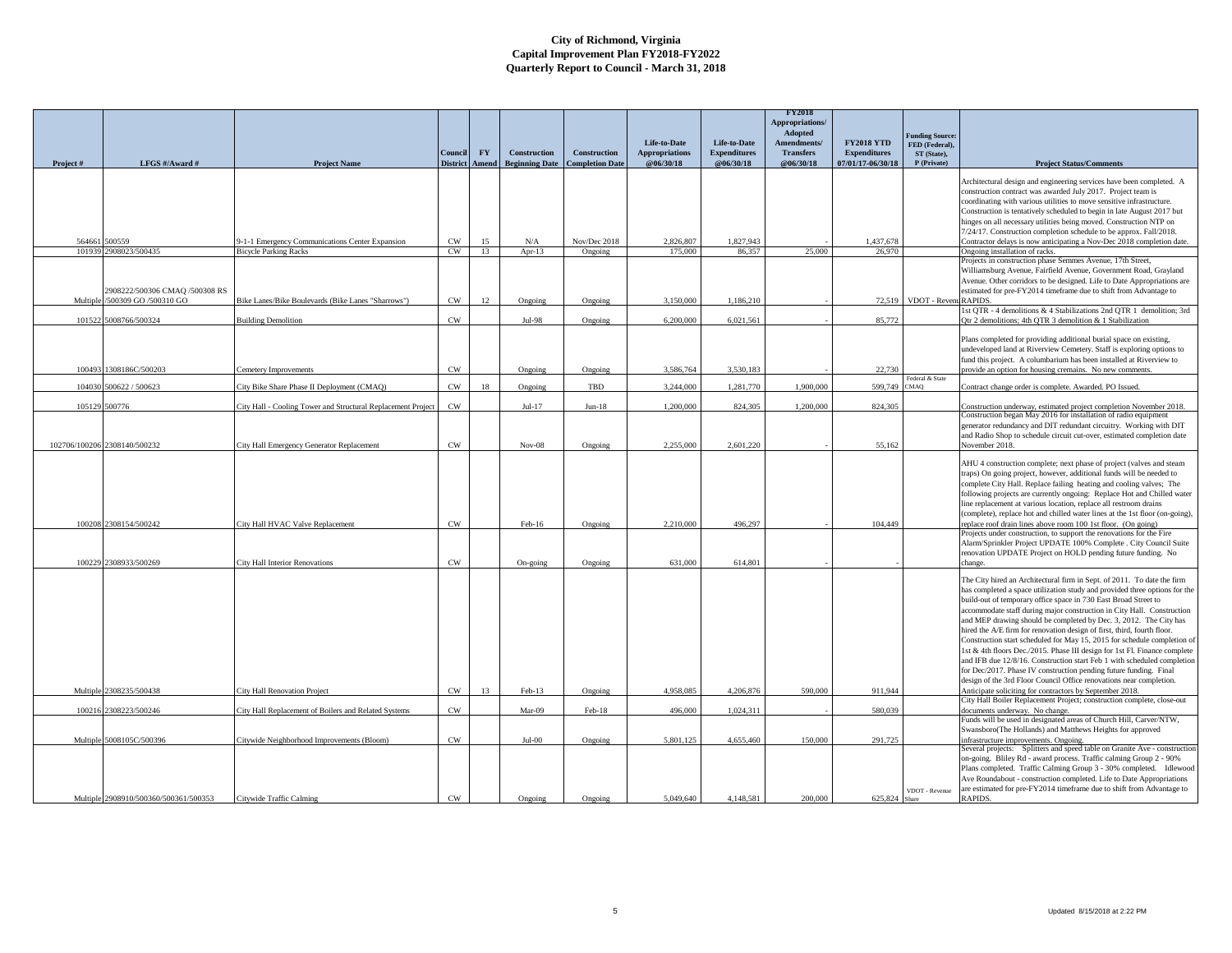|          |                                |                                          |                 |           |                       |                        |                                       |                                     | <b>FY2018</b><br>Appropriations/<br>Adopted |                                          | <b>Funding Source:</b>        |                                                                                                                                                                                                                                                                                                                                                                                                                                                                                                                                                                                                                                                                                                                                                                                                                                                                                                                                                                                                                                                                                                                              |
|----------|--------------------------------|------------------------------------------|-----------------|-----------|-----------------------|------------------------|---------------------------------------|-------------------------------------|---------------------------------------------|------------------------------------------|-------------------------------|------------------------------------------------------------------------------------------------------------------------------------------------------------------------------------------------------------------------------------------------------------------------------------------------------------------------------------------------------------------------------------------------------------------------------------------------------------------------------------------------------------------------------------------------------------------------------------------------------------------------------------------------------------------------------------------------------------------------------------------------------------------------------------------------------------------------------------------------------------------------------------------------------------------------------------------------------------------------------------------------------------------------------------------------------------------------------------------------------------------------------|
|          |                                |                                          | Council         | <b>FY</b> | <b>Construction</b>   | Construction           | Life-to-Date<br><b>Appropriations</b> | Life-to-Date<br><b>Expenditures</b> | Amendments/<br><b>Transfers</b>             | <b>FY2018 YTD</b><br><b>Expenditures</b> | FED (Federal).<br>ST (State), |                                                                                                                                                                                                                                                                                                                                                                                                                                                                                                                                                                                                                                                                                                                                                                                                                                                                                                                                                                                                                                                                                                                              |
| Project# | LFGS #/Award #                 | <b>Project Name</b>                      | <b>District</b> | Amend     | <b>Beginning Date</b> | <b>Completion Date</b> | @06/30/18                             | @06/30/18                           | @06/30/18                                   | 07/01/17-06/30/18                        | P (Private)                   | <b>Project Status/Comments</b>                                                                                                                                                                                                                                                                                                                                                                                                                                                                                                                                                                                                                                                                                                                                                                                                                                                                                                                                                                                                                                                                                               |
|          | 101519 2108123/500323          | Citywide Wayfinding Signage              | CW              |           | $May-11$              | Dec-17                 | 1,695,000                             | 1,111,839                           |                                             | 10,178                                   |                               | Phase 1 signs installation complete. Replacing/repairing a couple of<br>damaged signs. The second phase of the project will involve the design<br>and implementation of the pedestrian wayfinding piecelocations<br>finalized and graphics in production. Meetings with staff have occurred<br>on at least 5 occasions. Larger stakeholder meeting held to finalize<br>location and new designs. Layout and editing underway.                                                                                                                                                                                                                                                                                                                                                                                                                                                                                                                                                                                                                                                                                                |
|          |                                |                                          |                 |           |                       |                        |                                       |                                     |                                             |                                          |                               |                                                                                                                                                                                                                                                                                                                                                                                                                                                                                                                                                                                                                                                                                                                                                                                                                                                                                                                                                                                                                                                                                                                              |
|          | Multiple 2308105/500455        | Community Schools/Parks/Libraries        | CW              |           | 5/2014                | Ongoing                | 8,251,485                             | 7,931,232                           |                                             | 518,379                                  |                               | Current project scope consists of Pre-K (260 children) Facility as Phase V<br>to the M. L. King Middle School Project. Pre-K Facility design is<br>complete & construction (Exterior envelope, interior partitions and MEP<br>rough in) is underway. Scheduled completion on 6/15/15. MLK Pre-K<br>closeout process underway. Other project scoping underway. No change.                                                                                                                                                                                                                                                                                                                                                                                                                                                                                                                                                                                                                                                                                                                                                     |
|          |                                |                                          |                 |           |                       |                        |                                       |                                     |                                             |                                          |                               | 816 Riverside Park was acquired and demolished. It is scheduled for<br>auction spring/summer of 2017. 1006 W. Franklin and 1302 Floyd<br>Avenue were also acquired and sold at auction on 8/23/16. 1006 West<br>Franklin Street sold for \$291,500 and 1302 Floyd Avenue sold for<br>\$258,500. Sales of both properties to respective owners adopted by                                                                                                                                                                                                                                                                                                                                                                                                                                                                                                                                                                                                                                                                                                                                                                     |
|          | 5008177/500327                 | Corridor/Gateway Blight Abatemen         | CW              | 12        | Ongoing               | TBD                    | 1,200,000                             | 590.694                             |                                             |                                          |                               | Council 12/16. No change                                                                                                                                                                                                                                                                                                                                                                                                                                                                                                                                                                                                                                                                                                                                                                                                                                                                                                                                                                                                                                                                                                     |
|          | 102009 2308237/500443          | Customer Relationship Management Program | CW              | 13        | Q1FY14                | FY2019                 | 2,318,350                             | 1,796,984                           |                                             | 500,731                                  |                               | In Q4 of FY18, CRM Project Team worked with stakeholders on the<br>following:<br>RVA311 launched its website on June 15 and RVA311 mobile apps on<br>July 6. Agencies using RVA311 include: CSR, PDR, DPW, DPU, DSS,<br>RPD and DOF. RVA311 currently has a stable interface to City works<br>the internal operating system that DPW and DPU use. Efforts are<br>underway to establish an interface with PDR's EnerGov permitting<br>software in FY19. It should be noted that while The CRM roadmap for<br>Phase II has been finalized with stakeholders to include the addition of<br>other City agencies that perform customer service; the addition of other<br>agencies will be managed by the Department of Citizen Service and<br>Response. Currently underway is the planned optimization period for<br>refining all go live content within RVA311                                                                                                                                                                                                                                                                   |
|          |                                |                                          |                 |           |                       |                        |                                       |                                     |                                             |                                          |                               | Commission Architectural Review meeting 01/24/17 Approved.                                                                                                                                                                                                                                                                                                                                                                                                                                                                                                                                                                                                                                                                                                                                                                                                                                                                                                                                                                                                                                                                   |
|          | 104579 500700                  | <b>East District Initiative Building</b> | CW              |           | Apr- $17$             | Aug-17                 | 343,000                               | 83.617                              | 250,000                                     | 71.957                                   |                               | Cancelled IFB contract due to Contractor didn't include hazard material<br>abatement in bid. New IFB will be sent out in the Spring 18. On going<br>project, please keep the funding available in budget to replace EDI<br>windows in the spring 2018 (IFB in Procurement waiting for<br>advertisement August 2018.). Upgrade VAV & Controls (\$35,911.98)<br>Aug. 17 Johnson Controls no expenditures on PO 18000004316.                                                                                                                                                                                                                                                                                                                                                                                                                                                                                                                                                                                                                                                                                                    |
|          | 500777                         | <b>Fire Station Buildings</b>            | CW              | 18        | TBD                   | TBD                    | 884,447                               | 120,668                             | 884,447                                     | 120,668                                  |                               | \$378,383 wasadded to this project to address fire station maintenance.                                                                                                                                                                                                                                                                                                                                                                                                                                                                                                                                                                                                                                                                                                                                                                                                                                                                                                                                                                                                                                                      |
|          | Multiple 2308929/500272/500555 | <b>Fire Station Renovations</b>          | CW              |           | Ongoing               | Ongoing                | 8,663,424                             | 6.610.750                           |                                             | 337,059                                  |                               | Renovations to Fire Station No. 10 & No.13 complete. Fire Stations<br>No.8, 19, 20 & 21 scheduled for renovations with the start of construction<br>at FS No. 20 in August 2016 and scheduled completion in April 2017.<br>Design of FS No. 21 started July 2016 with IFB scheduled for late<br>February 2017. Due to insufficient funding to proceed with FS #21<br>construction, an IFB is on hold at this time. The plan calls for one station<br>to be completed as the next renovation starts. Fire Station #8 signal<br>design started in July, 2017. Awaiting direction from RFD before<br>proceeding any further on the station renovations. Decision made by RFD<br>not to renovate existing stations and request funds for new construction.<br>Smaller projects at select stations to be completed (e.g. generator @ Fire<br>Training). New ceilings @ FS #18 completed. New boiler at Training<br>Academy awarded to contractor and awaiting contractor to start the work.<br>Generators to be installed at various stations once design proposal is<br>obtained and documents prepared/approved for permitting. |
|          |                                |                                          |                 |           |                       |                        |                                       |                                     |                                             |                                          |                               | This project allows for the purchase of replacement vehicles and                                                                                                                                                                                                                                                                                                                                                                                                                                                                                                                                                                                                                                                                                                                                                                                                                                                                                                                                                                                                                                                             |
| 100801   | 0293102/500136/500164/500557   | Fleet replacement program                | CW              | 12        | $Jul-13$              | Ongoing                | 31,704,612                            | 28,931,761                          | 2,775,000                                   | 2.904.926                                |                               | equipment used to provide services throughout the City. As of June 30th,<br>2018, Fleet has purchased 54 vehicles/equipment costing approximately \$<br>2,299,997.00, which has accounted for the budget appropriated to DPW<br>for FY18 of \$2,300,000.00. Two (2) vehicles remain to be delivered, one<br>fire truck and one SUV for the Fire Dept.                                                                                                                                                                                                                                                                                                                                                                                                                                                                                                                                                                                                                                                                                                                                                                        |
|          | 808105/500493                  | High School Athletic facilities          | CW              | 13        | 11/2012               | TBD                    | 2.658.438                             | 2.090,438                           |                                             |                                          |                               | Project reconciled with RPS<br>Life to Date Appropriations are estimated for pre-FY2014 timeframe due                                                                                                                                                                                                                                                                                                                                                                                                                                                                                                                                                                                                                                                                                                                                                                                                                                                                                                                                                                                                                        |
|          | 102575 2918186/500539          | <b>ISTEA Projects</b>                    | CW              |           | Ongoing               | Ongoing                | 1.543.895                             | 809,878                             |                                             |                                          | <b>FED</b>                    | to shift from Advantage to RAPIDS.                                                                                                                                                                                                                                                                                                                                                                                                                                                                                                                                                                                                                                                                                                                                                                                                                                                                                                                                                                                                                                                                                           |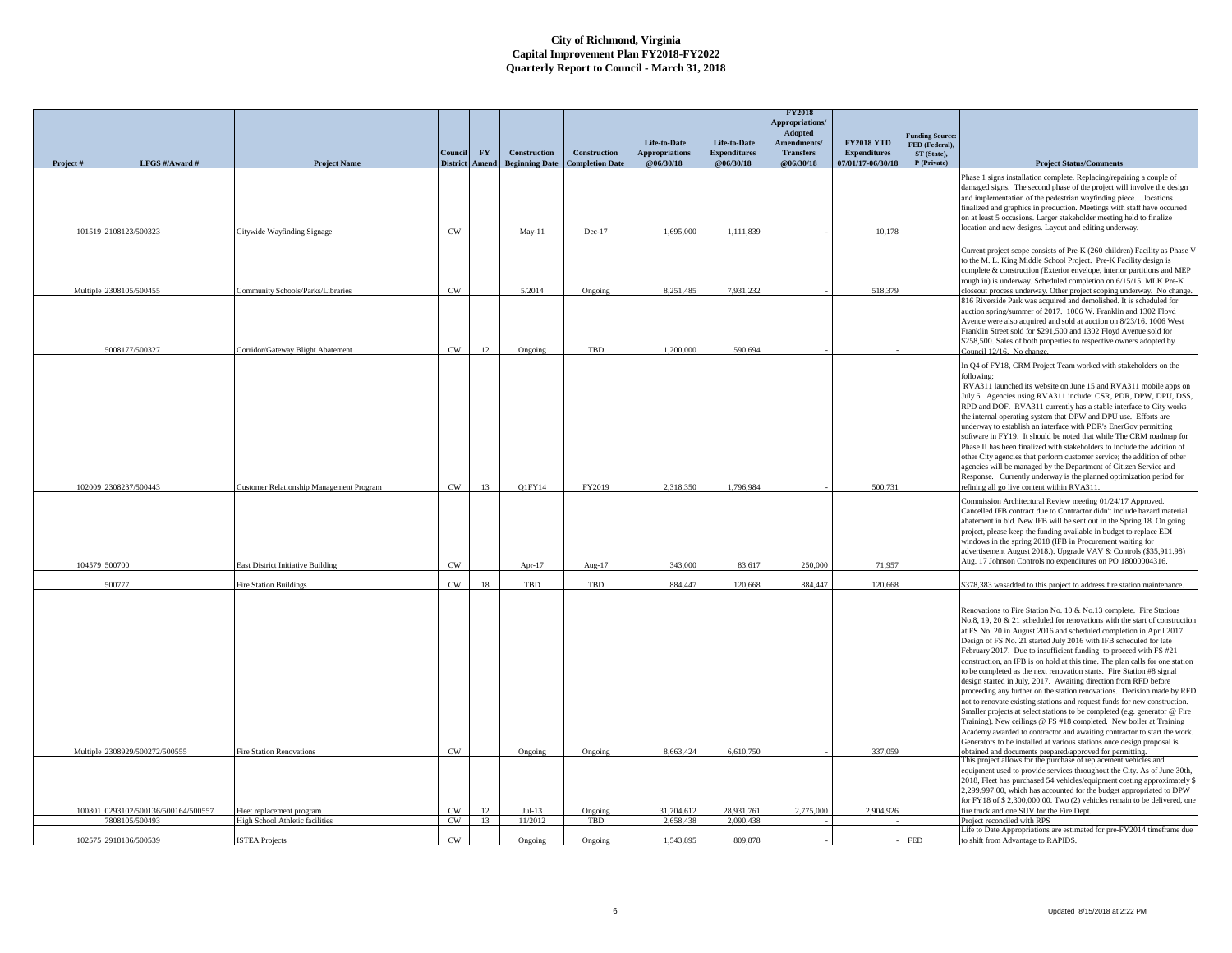|          |                                     |                                                           |                            |                           |                                       |                                               |                                    |                                  | <b>FY2018</b><br>Appropriations/<br>Adopted |                                          |                                          |                                                                                                                                                    |
|----------|-------------------------------------|-----------------------------------------------------------|----------------------------|---------------------------|---------------------------------------|-----------------------------------------------|------------------------------------|----------------------------------|---------------------------------------------|------------------------------------------|------------------------------------------|----------------------------------------------------------------------------------------------------------------------------------------------------|
|          |                                     |                                                           |                            |                           |                                       |                                               | Life-to-Date                       | Life-to-Date                     | Amendments/                                 | <b>FY2018 YTD</b>                        | <b>Funding Source:</b><br>FED (Federal), |                                                                                                                                                    |
| Project# | LFGS #/Award #                      | <b>Project Name</b>                                       | Council<br><b>District</b> | ${\bf F}{\bf Y}$<br>Amend | Construction<br><b>Beginning Date</b> | <b>Construction</b><br><b>Completion Date</b> | <b>Appropriations</b><br>@06/30/18 | <b>Expenditures</b><br>@06/30/18 | <b>Transfers</b><br>@06/30/18               | <b>Expenditures</b><br>07/01/17-06/30/18 | ST (State),<br>P (Private)               | <b>Project Status/Comments</b>                                                                                                                     |
|          |                                     |                                                           |                            |                           |                                       |                                               |                                    |                                  |                                             |                                          |                                          | Various projects underway. Repairs to the Texas Beach Tower are                                                                                    |
|          | 100503 130C300/500297               | ames River Park System                                    | $\text{cw}$                |                           | $Jul-06$                              | Ongoing                                       | 637,000                            | 608,639                          | 400,000                                     | 19,149                                   |                                          | anderway and the structural assessment has been completed. Staff is<br>evaluating the next steps for this facility.                                |
|          |                                     |                                                           |                            |                           |                                       |                                               |                                    |                                  |                                             |                                          |                                          | HVAC Design - VAV Box and Controls Replacement Project complete<br>(AE Services). IFB-Construction-Procurement in progress, scheduled              |
|          |                                     |                                                           |                            |                           |                                       |                                               |                                    |                                  |                                             |                                          |                                          | completion FY-2021.                                                                                                                                |
|          |                                     |                                                           |                            |                           |                                       |                                               |                                    |                                  |                                             |                                          |                                          | Building Assessment to identify all building deficiencies completed.<br>Working with Court Staff to review additional projects; building           |
|          |                                     |                                                           |                            |                           |                                       |                                               |                                    |                                  |                                             |                                          |                                          | assessment, window replacement, security improvements to prioritize                                                                                |
|          | 100200/104005 2308104/500228/500701 | ohn Marshall Court Building Renovations                   | CW                         |                           | Aug-08                                | Ongoing                                       | 5,578,000                          | 3.462.232                        | 652,000                                     | 58.913                                   |                                          | Phase II projects.                                                                                                                                 |
|          |                                     |                                                           |                            |                           |                                       |                                               |                                    |                                  |                                             |                                          |                                          | Boiler Replacement Project complete. Fire Alarm Replacement Project                                                                                |
|          | 100228 2308931/500261               | uvenile Detention center                                  | $\text{cw}$                |                           | $Jul-08$                              | Ongoing                                       | 3,020,003                          | 2,206,913                        | 220,000                                     | 363,869                                  |                                          | underway, estimated completion date FY2019. FY2019 future project:<br>RFP-Design Services for the replacement of the outdated security system.     |
|          |                                     |                                                           |                            |                           |                                       |                                               |                                    |                                  |                                             |                                          |                                          | Main Library Elevator Replacement/Fire Alarm System Project                                                                                        |
|          |                                     |                                                           |                            |                           |                                       |                                               |                                    |                                  |                                             |                                          |                                          | construction phase work is completed - dates shown are for this portion of                                                                         |
|          |                                     |                                                           |                            |                           |                                       |                                               |                                    |                                  |                                             |                                          |                                          | the overall Library Renovations work. MLB Roof Replacement Project<br>completed on Feb. 6, 2015. Special Collections Area HVAC design              |
|          |                                     |                                                           |                            |                           |                                       |                                               |                                    |                                  |                                             |                                          |                                          | complete and solicitation for bids pending future funding. Additional                                                                              |
|          |                                     |                                                           |                            |                           |                                       |                                               |                                    |                                  |                                             |                                          |                                          | funding has been requested in the FY19 CIP Budget for the building<br>envelope repairs and design of the Main Library 1st floor renovations.       |
|          |                                     |                                                           |                            |                           |                                       |                                               |                                    |                                  |                                             |                                          |                                          | Re-activation of the Special Collections Area HVAC project ongoing.                                                                                |
|          |                                     |                                                           |                            |                           |                                       |                                               |                                    |                                  |                                             |                                          |                                          | Also, development of the overall Master Plan to procure a design firm is<br>taking place. Roof repairs/replacement to be determined @ Ginter Park, |
|          | Multiple 2308135/500231             | ibrary Renovations                                        | CW                         |                           | $Oct-12$                              | Ongoing                                       | 5.591.500                          | 5.386.261                        |                                             | 1.070                                    |                                          | Hull Street and Broad Rock branches.                                                                                                               |
|          |                                     |                                                           |                            |                           |                                       |                                               |                                    |                                  |                                             |                                          |                                          | North Ave., Westover Hills, Belmont Ave., Hull St. & Broad Rock                                                                                    |
|          |                                     |                                                           |                            |                           |                                       |                                               |                                    |                                  |                                             |                                          |                                          | Branch Library Projects and Main Library Lower Level Auditorium<br>Project are complete. East End BL Project construction phase work               |
|          |                                     |                                                           |                            |                           |                                       |                                               |                                    |                                  |                                             |                                          |                                          | completed in Oct.13. Main Library 2nd Floor renovation IFB scheduled                                                                               |
|          |                                     |                                                           |                            |                           |                                       |                                               |                                    |                                  |                                             |                                          |                                          | for June/14 with a construction completion scheduled for Feb/15. Ginter<br>Park BL scheduled for construction start of June./15. Completion        |
|          |                                     |                                                           |                            |                           |                                       |                                               |                                    |                                  |                                             |                                          |                                          | scheduled for completion Jan/2016. West End BL Project returned to                                                                                 |
|          |                                     |                                                           |                            |                           |                                       |                                               |                                    |                                  |                                             |                                          |                                          | program & re-starting design work. Design for remaining program<br>projects essentially complete. Construction dates are current projections       |
|          |                                     |                                                           |                            |                           |                                       |                                               |                                    |                                  |                                             |                                          |                                          | for overall program per extended funding and essentially one project per                                                                           |
|          |                                     |                                                           |                            |                           |                                       |                                               |                                    |                                  |                                             |                                          |                                          | year. West End design completed and IFB in process. West End Branch<br>construction started Oct./2016 for completion in May/2017. Construction     |
|          |                                     |                                                           |                            |                           |                                       |                                               |                                    |                                  |                                             |                                          |                                          | now scheduled for July/2017. Construction completed and final contract                                                                             |
|          |                                     |                                                           |                            |                           |                                       |                                               |                                    |                                  |                                             |                                          |                                          | closeout in process. Surety company has assumed final closeout of the<br>West End Library Renovations to obtain final completion by Oct-Nov        |
|          | Multiple 2308196/500273             | ibrary Retrofit/Library Technology Upgrades & Renovations | <b>CW</b>                  |                           | $May-10$                              | $Jul-17$                                      | 11.513.071                         | 12,330,000                       |                                             | 1,292,846                                |                                          |                                                                                                                                                    |
|          |                                     |                                                           |                            |                           |                                       |                                               |                                    |                                  |                                             |                                          |                                          | Repairs to Robert E Lee bridge underway. Riverside Dr over Rattlesnake                                                                             |
|          |                                     |                                                           |                            |                           |                                       |                                               |                                    |                                  |                                             |                                          |                                          | Creek design underway (30%); Lynhaven Ave over Broad Rock Creek<br>resolving 90% issues; Lombardy St over CSX on hold pending negations            |
|          |                                     |                                                           |                            |                           |                                       |                                               |                                    |                                  |                                             |                                          |                                          | with CSX; Leigh Street Viaduct analysis completed, beginning design                                                                                |
|          | Multiple 2928750/500315/500562      | Major Bridge Improvements Program                         | $_{\rm CW}$                |                           | Ongoing                               | Ongoing                                       | 17,609,120                         | 8,293,889                        | 4,000,000                                   | 928,589                                  | VDOT - Revenue<br>Share; City            | plans; E. Richmond Rd over Gillies awaiting RS match from State; E.<br>Richmond over Stony Run awaiting RS match from State.                       |
|          |                                     |                                                           |                            |                           |                                       |                                               |                                    |                                  |                                             |                                          |                                          | Police Parking Decks Repairs at 3rd Precinct and Training Academy - In                                                                             |
|          |                                     |                                                           |                            |                           |                                       |                                               |                                    |                                  |                                             |                                          |                                          | production substantial completion (close out date 08/31/2018).<br>Additional projects on-going are: 730 Bldg. Cooling Tower Repairs                |
|          |                                     |                                                           |                            |                           |                                       |                                               |                                    |                                  |                                             |                                          |                                          | (close out May 2018), Main Library Interior Drain Line Repairs                                                                                     |
|          | Multiple 2308156C/500131            | <b>Major Building Renovations</b>                         | $\text{cw}$                |                           | $Jul-08$                              | ongoing                                       | 47,567,877                         | 44.021.393                       | 1.062,000                                   | 95,572                                   |                                          | (complete), Side Operations at 3506 Hopkins Rd. - Replace HVAC split<br>ystems (complete).                                                         |
|          |                                     |                                                           |                            |                           |                                       |                                               |                                    |                                  |                                             |                                          |                                          | Various projects including drainage improvements adjacent to                                                                                       |
|          |                                     |                                                           |                            |                           |                                       |                                               |                                    |                                  |                                             |                                          |                                          | maintenance shop at Byrd Park. Swan Lake sidewalk repairs have been                                                                                |
|          |                                     |                                                           |                            |                           |                                       |                                               |                                    |                                  |                                             |                                          |                                          | completed. Plans are being prepared for a major roof repair at the<br>maintenance building in Forest Hill Park and for new storage sheds           |
|          |                                     |                                                           |                            |                           |                                       |                                               |                                    |                                  |                                             |                                          |                                          | adjacent to the maintenance building. Plans are also being prepared for                                                                            |
|          |                                     |                                                           |                            |                           |                                       |                                               |                                    |                                  |                                             |                                          |                                          | repairs to the restroom building adjacent to the Nature Center in Bryan<br>Park. Consultants have been obtained to prepare assessments for the     |
|          | 101931 1308908/500432               | <b>Major Park Renovations</b>                             | $\mathrm{CW}$              |                           | May-07                                | Ongoing                                       | 6,888,366                          | 5,861,527                        | 500,000                                     | 228,629                                  |                                          | Bryan Park Park Keeper's House and the Blanton House in Byrd Park.                                                                                 |
| Multiple | 918122C/500427                      | Matching Funds For Federal /State Grants (VDOT)           | CW                         |                           | Ongoing                               | Ongoing                                       | 1,014,000                          | 309.258                          | 70,000                                      | 6,673                                    | Match for Fed/State                      | No comments                                                                                                                                        |
|          |                                     |                                                           |                            |                           |                                       |                                               |                                    |                                  |                                             |                                          |                                          | Oak Grove Playground shelter construction is underway and new swings<br>have been ordered and will be installed. Several projects are underway at  |
|          | 101012 1308907/500222               | <b>Veighborhood Park Renovations</b>                      | CW                         |                           | $Nov-07$                              | Ongoing                                       | 8,077,740                          | 6,469,459                        | 400,000                                     | 245,905                                  |                                          | numerous neighborhood park sites Citywide.                                                                                                         |
|          | Multiple 2918510/500387             | Neighborhood Sidewalk Improvements Program                | CW                         |                           | Ongoing                               | Ongoing                                       | 2,500,000                          | 2.474.580                        |                                             | 81.591                                   |                                          | Funds obligated for sidewalk repair. No new comments.                                                                                              |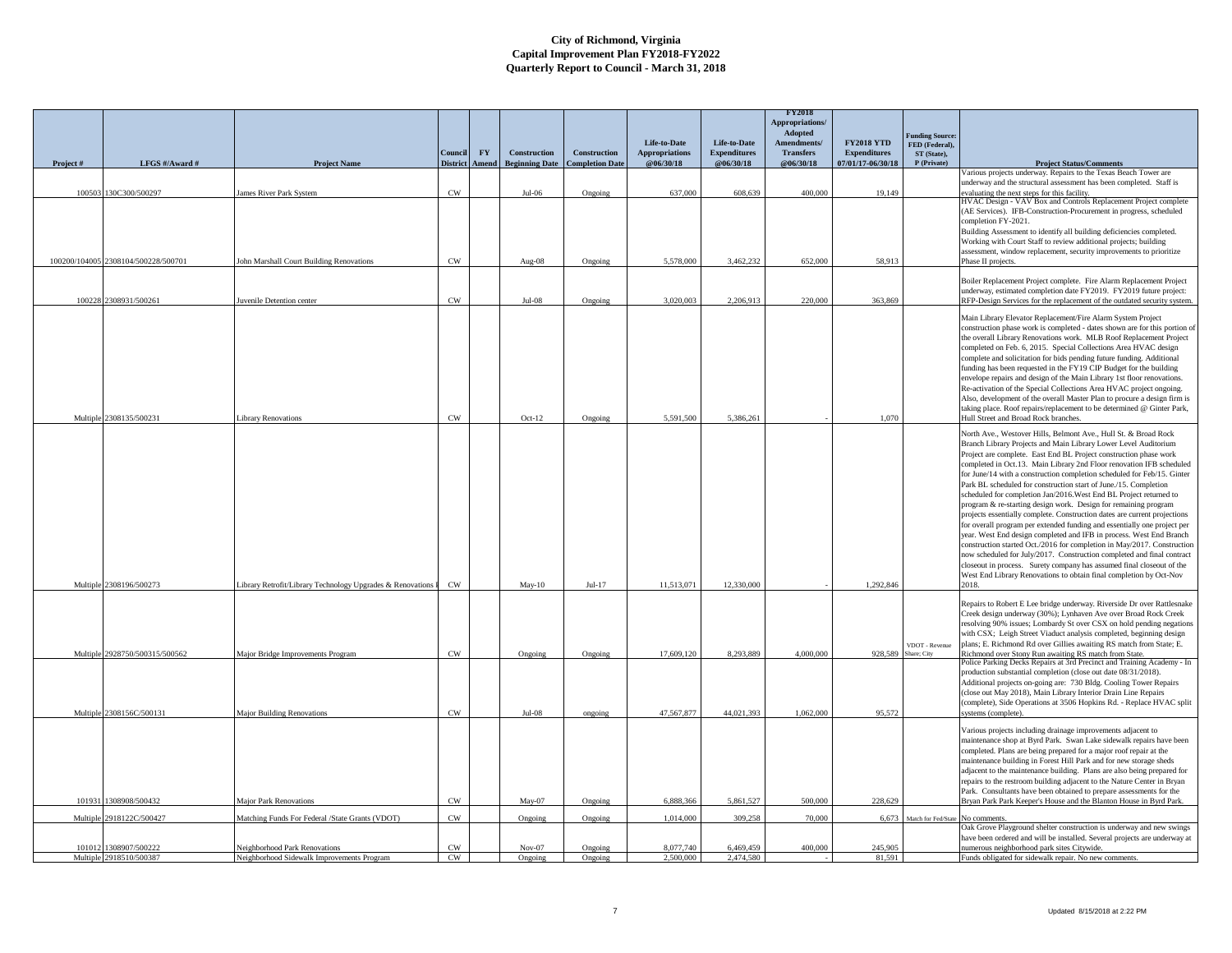|               |                                        |                                                               |                 |           |                       |                       |                                       |                                     | <b>FY2018</b><br><b>Appropriations/</b><br>Adopted |                                          |                                                         |                                                                                                                                                 |
|---------------|----------------------------------------|---------------------------------------------------------------|-----------------|-----------|-----------------------|-----------------------|---------------------------------------|-------------------------------------|----------------------------------------------------|------------------------------------------|---------------------------------------------------------|-------------------------------------------------------------------------------------------------------------------------------------------------|
|               |                                        |                                                               | Council         | <b>FY</b> | <b>Construction</b>   | Construction          | Life-to-Date<br><b>Appropriations</b> | Life-to-Date<br><b>Expenditures</b> | Amendments/<br><b>Transfers</b>                    | <b>FY2018 YTD</b><br><b>Expenditures</b> | <b>Funding Source:</b><br>FED (Federal),<br>ST (State), |                                                                                                                                                 |
| Project#      | LFGS #/Award #                         | <b>Project Name</b>                                           | <b>District</b> | Amend     | <b>Beginning Date</b> | <b>Completion Dat</b> | @06/30/18                             | @06/30/18                           | @06/30/18                                          | 07/01/17-06/30/18                        | P (Private)                                             | <b>Project Status/Comments</b>                                                                                                                  |
|               | 2948186/500266                         |                                                               |                 |           |                       |                       |                                       |                                     |                                                    |                                          |                                                         | Projects under development- Cutshaw Ave (\$800,000) No new                                                                                      |
| Multiple      |                                        | New Curb & Gutter Program - Urban Program                     | CW              |           | Ongoing               | Ongoing               | 2,228,000                             | 1,582,902                           |                                                    |                                          |                                                         | comments<br>Projects under development- Terminal Avenue Phase II Construction                                                                   |
| Multip        | 2948187/500337                         | Vew Sidewalk Program - Urban Program                          | CW              |           | Ongoing               | Ongoing               | 1,300,000                             | 950,556                             |                                                    |                                          |                                                         | August 2018                                                                                                                                     |
|               |                                        |                                                               |                 |           |                       |                       |                                       |                                     |                                                    |                                          |                                                         | Phase II Renovation Project: Construction in-progress: Front Lobby                                                                              |
|               |                                        |                                                               |                 |           |                       |                       |                                       |                                     |                                                    |                                          |                                                         | Renovation, Clerk's Office Renovation, Attorney Suite Egress Door,                                                                              |
|               | Multiple 2308799/500257                | Oliver Hill Courts                                            | CW              | 10        | $Jul-08$              | Ongoing               | 4.186.741                             | 1.783.301                           | 300,000                                            | 465,392                                  |                                                         | Security Upgrades. Scheduled completion FY-2019. No change.                                                                                     |
|               | 100695 2948189/500346<br>104274 500663 | Pavement Rehabilitation - Urban<br>Pedestrian Safety Crossing | CW<br>CW        |           | Ongoing<br>TBD        | Ongoing<br>TBD        | 7,959,622<br>200,000                  | 7,877,841<br>198,718                |                                                    |                                          |                                                         | Resurfacing, paving, and slurry seal throughout the city.                                                                                       |
|               |                                        | Pedestrian Safety Improvements at Signalized Intersections on |                 |           |                       |                       |                                       |                                     |                                                    |                                          |                                                         | Awaiting phase II funding. No new comments.<br>PE Phase I (Retiming + asset inventory) is underway. The Phase II design                         |
| 105183        | 500790 / 500796                        | Federal and State Routes (HSIP)                               | CW              | 18        | TBD                   | TBD                   | 3,453,000                             | 995,576                             | 3,453,000                                          |                                          | 995,576 FED - SIP                                       | started in Feb, 2018.                                                                                                                           |
|               |                                        |                                                               |                 |           |                       |                       |                                       |                                     |                                                    |                                          |                                                         | Public Art Master Plan draft approved by PAC August 2017 and referred                                                                           |
|               |                                        |                                                               |                 |           |                       |                       |                                       |                                     |                                                    |                                          |                                                         | to CPC for Feb 2018. An amended Public Art Master Plan was adopted<br>by the Planning Commission with a recommendation of approval to the       |
|               |                                        |                                                               |                 |           |                       |                       |                                       |                                     |                                                    |                                          |                                                         | City Council on 6/4/18. It is anticipated to be heard by Council in the                                                                         |
|               |                                        |                                                               |                 |           |                       |                       |                                       |                                     |                                                    |                                          |                                                         | Fall. Hull Street Library artist approved by PAC and CPC in Nov 2017                                                                            |
|               | 104689/101525 1308131/500328           | Percent for the Arts                                          | $\mathrm{CW}$   |           | Jul-94                |                       | 4,242,710                             | 3,369,639                           | 145,546                                            | 2,330,375                                |                                                         | Work in fabrication. \$2,155,462 was appropriated by Council to fund<br><b>FY19 CIP</b>                                                         |
|               |                                        |                                                               |                 |           |                       | Ongoing               |                                       |                                     |                                                    |                                          |                                                         | A/E services have been procured. Design development ongoing with a                                                                              |
|               |                                        |                                                               |                 |           |                       |                       |                                       |                                     |                                                    |                                          |                                                         | targeted date of June 30, 2017 for the Invitation for Bids. A new site                                                                          |
|               |                                        |                                                               |                 |           |                       |                       |                                       |                                     |                                                    |                                          |                                                         | needs to be identified to construct the facility and current funding is                                                                         |
|               |                                        |                                                               |                 |           |                       |                       |                                       |                                     |                                                    |                                          |                                                         | insufficient to move forward. A suitable site is being evaluated and<br>should be determined around mid to late February. Additional funding    |
|               |                                        |                                                               |                 |           |                       |                       |                                       |                                     |                                                    |                                          |                                                         | has been requested for FY18-19 budget. Preliminary site design related                                                                          |
|               |                                        |                                                               |                 |           |                       |                       |                                       |                                     |                                                    |                                          |                                                         | activities ongoing. Construction IFB anticipated to be advertised early-                                                                        |
|               | 104674 500719                          | Police Equestrian Community Center                            | $\mathrm{CW}$   | 17        | TBD                   | TBD                   | 779,721                               | 134,699                             | 450,000                                            | 106,611                                  |                                                         | mid fall 2018.<br>Chiller and Cooling Tower Replacement - Construction complete, project                                                        |
|               |                                        |                                                               |                 |           |                       |                       |                                       |                                     |                                                    |                                          |                                                         | close-out in progress.                                                                                                                          |
| 104583        | 500702                                 | Police Headquarters Building                                  | CW              |           | $Jun-17$              | Ongoing               | 1,590,000                             | 876,772                             | 702,000                                            | 811,022                                  |                                                         | Boiler Replacement Project contractor NTP issued June 15, 2018                                                                                  |
|               |                                        |                                                               |                 |           |                       |                       |                                       |                                     |                                                    |                                          |                                                         | Chiller Replacement project in progress starting 05/17 (complete 7/17)                                                                          |
|               |                                        |                                                               |                 |           |                       |                       |                                       |                                     |                                                    |                                          |                                                         | UPDATE Dewberry working on O&M Warranty Documents. In progress<br>replace Fan Coils (\$9,379.00). Police Academy Interior Lighting              |
|               |                                        |                                                               |                 |           |                       |                       |                                       |                                     |                                                    |                                          |                                                         | Upgrades to LED (\$46,017.00) Police Academy Exterior Lighting                                                                                  |
|               |                                        |                                                               |                 |           |                       |                       |                                       |                                     |                                                    |                                          |                                                         | Upgrades to LED (\$23,643.00). Boiler replacement project contractor                                                                            |
|               | 104585 500703                          | Police Training Academy Building                              | <b>CW</b>       |           | Apr-17                | On-Going              | 1,229,000                             | 369,360                             | 951,000                                            | 336,553                                  |                                                         | NTP issued June 7, 2018.<br>Current Project - A/E Services needed to pave rear parking lot, install new                                         |
|               |                                        |                                                               |                 |           |                       |                       |                                       |                                     |                                                    |                                          |                                                         | canopy. Design recently completed for site work and new canopies. Phase                                                                         |
|               |                                        |                                                               |                 |           |                       |                       |                                       |                                     |                                                    |                                          |                                                         | I IFB scheduled for Oct/2016 for construction start in Feb./2017. Phase II                                                                      |
|               |                                        |                                                               |                 |           |                       |                       |                                       |                                     |                                                    |                                          |                                                         | construction start scheduled for May/2017 and completion in Oct/2017.                                                                           |
|               |                                        |                                                               |                 |           |                       |                       |                                       |                                     |                                                    |                                          |                                                         | Phase II Site Improvements construction NTP on 3/21/17 for completion<br>on 7/21/17. Phase III Canopy Construction IFB submitted to Procurement |
|               | 100219 2308239/500248                  | RAA Buildings and Property Improvements                       | CW              | 13        | Sep-12                | Ongoing               | 1.175.000                             | 715.683                             |                                                    | 70,162                                   |                                                         | July 23, 2018.                                                                                                                                  |
|               | 1308187/500204                         | Replace Lighting at Rec Areas                                 | CW              |           | Ongoing               | Ongoing               | 2,103,085                             | 2.104.408                           |                                                    |                                          |                                                         | Ongoing                                                                                                                                         |
|               |                                        |                                                               |                 |           |                       |                       |                                       |                                     |                                                    |                                          |                                                         | Structural repairs completed in December 2016. IFB for 2nd & Grace                                                                              |
|               |                                        |                                                               |                 |           |                       |                       |                                       |                                     |                                                    |                                          |                                                         | Roof Membrane should be advertised in Mid-February 2017. IFB for                                                                                |
|               |                                        |                                                               |                 |           |                       |                       |                                       |                                     |                                                    |                                          |                                                         | elevator replacements at Expressway Deck should be advertised in Mid-                                                                           |
|               |                                        |                                                               |                 |           |                       |                       |                                       |                                     |                                                    |                                          |                                                         | March. IFB for Roof Membrane at 2nd & Grace and elevator upgrade for<br>Expressway deck were advertised in Mid- April. Contractor began work    |
|               |                                        |                                                               |                 |           |                       |                       |                                       |                                     |                                                    |                                          |                                                         | on the 2nd & Grace roof membrane in August 2017. Project was                                                                                    |
|               |                                        |                                                               |                 |           |                       |                       |                                       |                                     |                                                    |                                          |                                                         | completed December 2017. Downtown Expressway elevator upgrade was                                                                               |
|               |                                        |                                                               |                 |           |                       |                       |                                       |                                     |                                                    |                                          |                                                         | awarded in September 2017. A noticed to proceed was issued for                                                                                  |
|               |                                        |                                                               |                 |           |                       |                       |                                       |                                     |                                                    |                                          |                                                         | November 1, 2017. Elevators should be completed by September 2018.                                                                              |
|               |                                        |                                                               |                 |           |                       |                       |                                       |                                     |                                                    |                                          |                                                         | Bids received for 2nd & Grace facade restoration project in November<br>2017, work to begin February 2018. Downtown Expressway Elevator         |
|               |                                        |                                                               |                 |           |                       |                       |                                       |                                     |                                                    |                                          |                                                         | Upgrade 60% near completion. Requested a change order to extend for                                                                             |
|               |                                        |                                                               |                 |           |                       |                       |                                       |                                     |                                                    |                                          |                                                         | 180 days due to the delay in equipment delivery. The 2nd & Grace                                                                                |
|               |                                        |                                                               |                 |           |                       |                       |                                       |                                     |                                                    |                                          |                                                         | Facade Restoration Project is 50% complete estimated completion date is                                                                         |
|               |                                        |                                                               |                 |           |                       |                       |                                       |                                     |                                                    |                                          |                                                         | November 1, 2018. Waiting on bid packages from Peck & Peck<br>Associates for additional elevator upgrades and structural repairs at             |
|               | 101534 0293101/500330/500478           | Replace Parking Equipment                                     | CW              | 12        | Apr-12                | Ongoing               | 1,530,000                             | 759,816                             |                                                    |                                          |                                                         | Enterprise Fund various garages.                                                                                                                |
|               |                                        |                                                               |                 |           |                       |                       |                                       |                                     |                                                    |                                          |                                                         | Construction of Coliseum Fall Protection System complete; project close-                                                                        |
|               | 100199/104414 2308103/500003           | Richmond Coliseum Renovations                                 | CW              |           | $Jul-10$              | On-going              | 4,836,882                             | 4.423.575                           |                                                    | 102,847                                  |                                                         | out in progress.                                                                                                                                |
| 101848/104408 | 500420                                 | Richmond Fiber Optics Network System                          | CW              | 14        | Ongoing               | Ongoing               | 1.500,000                             | 1.253.093                           | 150,000                                            | 453,116                                  |                                                         | Will continue with the design to hook up additional city's facilities. No<br>ew comments                                                        |
|               |                                        |                                                               |                 |           |                       |                       |                                       |                                     |                                                    |                                          |                                                         |                                                                                                                                                 |
|               |                                        |                                                               |                 |           |                       |                       |                                       |                                     |                                                    |                                          |                                                         | Scoping was conducted. Requested the Consultant for a fee proposal to<br>start design. VDOT processing City-State agreement. No new comments    |
|               | 104128 500636                          | Richmond Signal System Improvements West-North (CMAQ)         | CW              |           | TBD                   | TBD                   | 2.000.000                             | 89.140                              | 1,500,000                                          |                                          | 89.140 FED - CMAO                                       |                                                                                                                                                 |
|               | 104129 500637                          | Richmond Signal System South of the James (CMAQ)              | CW              |           | $Mar-15$              | Apr-17                | 1.022.200                             |                                     | 422.200                                            |                                          | FED - CMAQ                                              | Funds to be used with ITS South of the James Project. No new comments                                                                           |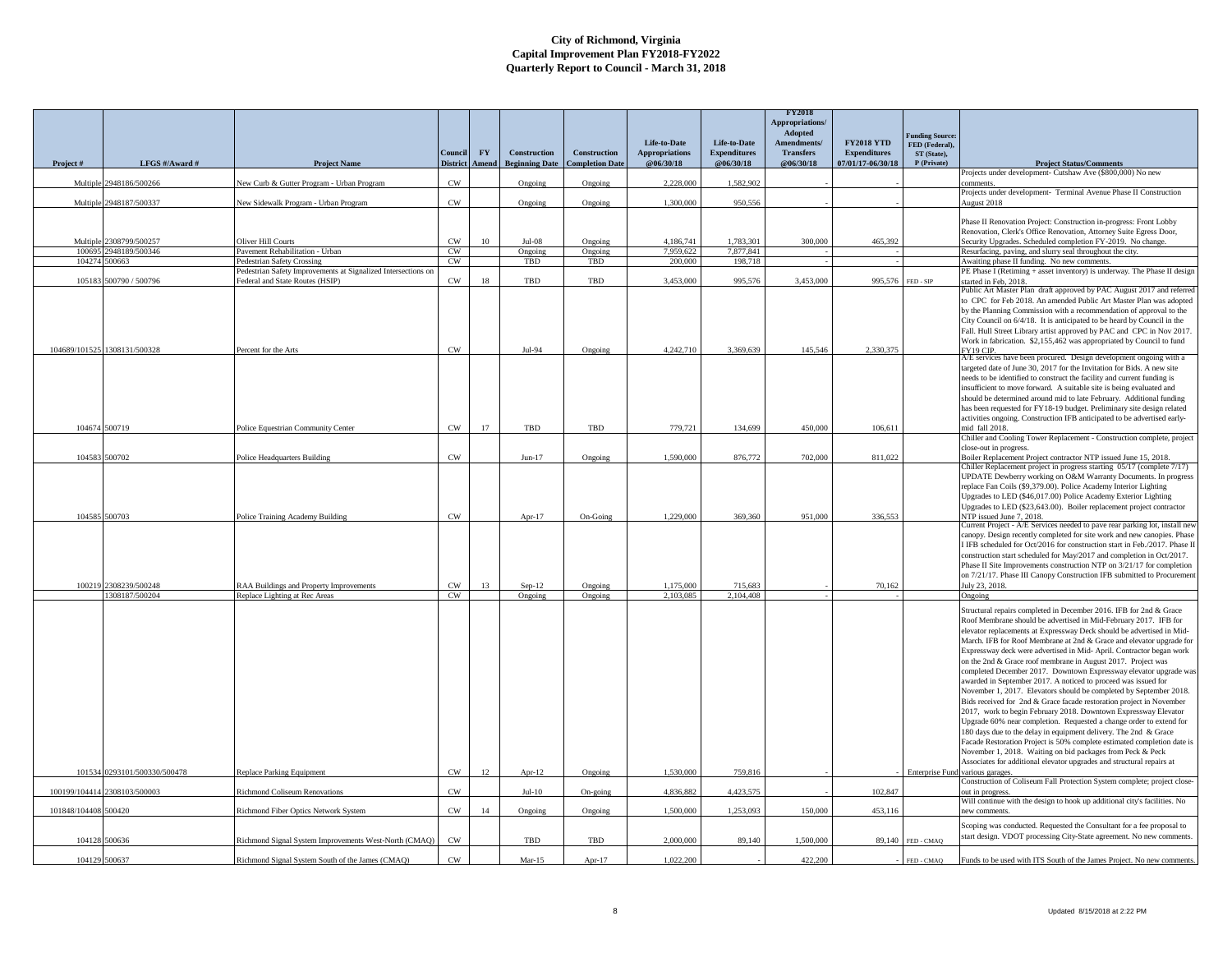|                 |                                                     |                                                              |                            |           |                       |                        |                         |                         | <b>FY2018</b><br>Appropriations/ |                           |                                          |                                                                                                                                                      |
|-----------------|-----------------------------------------------------|--------------------------------------------------------------|----------------------------|-----------|-----------------------|------------------------|-------------------------|-------------------------|----------------------------------|---------------------------|------------------------------------------|------------------------------------------------------------------------------------------------------------------------------------------------------|
|                 |                                                     |                                                              |                            |           |                       |                        | Life-to-Date            | <b>Life-to-Date</b>     | Adopted<br>Amendments/           | <b>FY2018 YTD</b>         | <b>Funding Source:</b><br>FED (Federal), |                                                                                                                                                      |
|                 |                                                     |                                                              | Council                    | <b>FY</b> | Construction          | <b>Construction</b>    | <b>Appropriations</b>   | <b>Expenditures</b>     | <b>Transfers</b>                 | <b>Expenditures</b>       | ST (State),                              |                                                                                                                                                      |
| Project#        | LFGS #/Award #                                      | <b>Project Name</b>                                          | <b>District</b>            | Amend     | <b>Beginning Date</b> | <b>Completion Date</b> | @06/30/18               | @06/30/18               | @06/30/18                        | 07/01/17-06/30/18         | P (Private)                              | <b>Project Status/Comments</b><br>Construction of T. Tyler Porterfield Memorial Bridge (TTPMB) is                                                    |
|                 |                                                     |                                                              |                            |           |                       |                        |                         |                         |                                  |                           |                                          | approx. 99% complete. The bridge opened to the public on 12/2/16.                                                                                    |
|                 |                                                     |                                                              |                            |           |                       |                        |                         |                         |                                  |                           |                                          | "Punch list" items under the contract are occurring, with final inspection                                                                           |
|                 |                                                     |                                                              |                            |           |                       |                        |                         |                         |                                  |                           |                                          | on replacement landscape to occur Spring 2018. Other Priority 1 projects,<br>e.g., Lehigh Terraces planning/public engagement started March 2016,    |
|                 |                                                     |                                                              |                            |           |                       |                        |                         |                         |                                  |                           |                                          | with public meeting in 8/16 and 1/17. Amendment to adopted 2012                                                                                      |
|                 |                                                     |                                                              |                            |           |                       |                        |                         |                         |                                  |                           |                                          | Riverfront Plan approved by Planning Commission on 7/24/17 and                                                                                       |
|                 |                                                     |                                                              |                            |           |                       |                        |                         |                         |                                  |                           |                                          | Council on 9/25/17. Schematic Design Development completed. Will<br>move into design development once there is an understanding how much             |
|                 | 101526 2108132/500329                               | Riverfront Plan Implementation                               | CW                         | 13        | Aug-14                | August - 16            | 12,276,988              | 12,601,517              |                                  | 151,210                   |                                          | is left after project close-out on TTPMB. No change.                                                                                                 |
|                 | 105219 500792                                       | Roadway Conversions for Bike Infrastructure (Road Diet) (HSI | CW                         | 18        | TBD                   | TBD                    | 1.502,000               | 10,759                  | 1,502,000                        |                           | 10,759 FED - HSIP                        | Construction in September, 2018                                                                                                                      |
|                 |                                                     |                                                              |                            |           |                       |                        |                         |                         |                                  |                           |                                          | Contingency for several HSIP projects. Life to Date Appropriations are<br>estimated for pre-FY2014 timeframe due to shift from Advantage to          |
| Multiple        | 2908135/500421                                      | afety Improvement Contingency                                | CW                         |           | Ongoing               | Ongoing                | 454,406                 | 324,307                 |                                  | 1.706                     |                                          | RAPIDS.                                                                                                                                              |
| 10233           | 7808103/500495<br>00863                             | School ADA Compliance<br>School Bus Lease                    | CW<br>CW                   | 18        | Ongoing<br>TBD        | Ongoing<br>TBD         | 20,472,717<br>4.228.631 | 19,496.851<br>3,457,538 | 4,228,631                        | 3,457,538                 |                                          | Project reconciled with RPS<br>RPS has indicated that this has been paid.                                                                            |
| Multip          | 308198/500160                                       | School CIP Planning & Construction                           | CW                         |           | Sept. 2011            | On-going               | 186,888,204             | 174,652,258             |                                  | 1,353,772                 |                                          | Project reconciled with RPS                                                                                                                          |
|                 |                                                     |                                                              |                            |           |                       |                        |                         |                         |                                  |                           |                                          | Project reconciled with RPS. Ord2018-148 appropriated \$1,000,000 to                                                                                 |
| Multiple        | 7808111/500492/500840<br>2948188/500317             | chool Maintenance<br>Sidewalk Improvement Program - Urban    | <b>CW</b><br>$\mathrm{CW}$ |           | Ongoing<br>Ongoing    | Ongoing<br>Ongoing     | 96,967,934<br>2.245.509 | 89,198,643<br>1.973.959 | 6,165,326                        | 6,100,363                 |                                          | ddress lead abatement<br>Projects assigned. (Precision Safe Sidewalks projects Summer 2018)                                                          |
|                 |                                                     |                                                              |                            |           |                       |                        |                         |                         |                                  |                           |                                          |                                                                                                                                                      |
|                 | Multiple 2918516/500161/500162                      | idewalk Projects program                                     | $\mathrm{CW}$              |           | Ongoing               | Ongoing                | 11,509,987              | 10,237,675              | 950,000                          | 1,222,640                 | VDOT - Revenue                           | FY17 Projects under construction. FY18 Projects under construction<br>FY19 Projects in design; scheduled for Winter 2018 construction.               |
|                 |                                                     |                                                              |                            |           |                       |                        |                         |                         |                                  |                           |                                          | Various projects under design and construction throughout the City.                                                                                  |
|                 | 9741603/500090<br>9741602/500087/500088/500089/5006 | Street Lighting - Special                                    | CW                         |           | Ongoing               | Ongoing                | 13.350.525              | 10.183.030              | 1,000,000                        | 299,764                   |                                          | Ongoing<br>Various projects under design and construction throughout the City.                                                                       |
|                 |                                                     | Street Lighting/General                                      | CW                         |           | Ongoing               | Ongoing                | 34,759,390              | 25.234.498              | 428,000                          | 1.656.586                 |                                          | Ongoing                                                                                                                                              |
|                 |                                                     |                                                              |                            |           |                       |                        |                         |                         |                                  |                           |                                          | The LED pilot project is in its testing and evaluation phase; five of the                                                                            |
|                 |                                                     |                                                              |                            |           |                       |                        |                         |                         |                                  |                           |                                          | six evaluation areas have been installed with one area remaining to be                                                                               |
|                 |                                                     |                                                              |                            |           |                       |                        |                         |                         |                                  |                           |                                          | installed tentatively by the end of June 2018; Evaluation and testing will<br>last for several months during which time citizens and various group   |
|                 |                                                     |                                                              |                            |           |                       |                        |                         |                         |                                  |                           |                                          | feedback will be analyzed and considered for selection of final hardware,                                                                            |
|                 |                                                     |                                                              |                            |           |                       |                        |                         |                         |                                  |                           |                                          | its application, electric grid adaptation configuration and installation                                                                             |
|                 |                                                     |                                                              |                            |           |                       |                        |                         |                         |                                  |                           |                                          | phasing. Citizen feedback information is beginning to come in from the<br>areas that have the LEDs installed. The pilot phase is being funded via    |
|                 |                                                     |                                                              |                            |           |                       |                        |                         |                         |                                  |                           |                                          | prior O&M funds that were allocated for LED technology testing and                                                                                   |
|                 |                                                     |                                                              |                            |           |                       |                        |                         |                         |                                  |                           |                                          | evaluation. The consultant will return in the next couple of weeks to<br>complete LED light study of the existing lights that have been installed to |
|                 |                                                     |                                                              |                            |           |                       |                        |                         |                         |                                  |                           |                                          | date. We also continue meeting with the public to discuss this project.                                                                              |
|                 |                                                     |                                                              |                            |           |                       |                        |                         |                         |                                  |                           |                                          | Project status change as of June 21, 2018; the study of the electrical                                                                               |
|                 |                                                     |                                                              |                            |           |                       |                        |                         |                         |                                  |                           |                                          | characteristics of the electric distribution gird impacts related to the use of<br>LED technology has been completed. We are currently awaiting the  |
|                 |                                                     |                                                              |                            |           |                       |                        |                         |                         |                                  |                           |                                          | vendor's report of those finding, a refresh of the most update LED lighting                                                                          |
|                 | NEW                                                 | treet Lighting - LED Conversion                              | CW                         | 18        | May-18                |                        | 500,000                 |                         | 500,000                          |                           |                                          | components and recommended vendors suppliers.                                                                                                        |
|                 |                                                     |                                                              |                            |           |                       |                        |                         |                         |                                  |                           |                                          | Various Emergency projects ongoing- (Completed Commerce Road                                                                                         |
|                 |                                                     |                                                              |                            |           |                       |                        |                         |                         |                                  |                           |                                          | Bridge Emergency Repairs, Huguenot Road Bridge Repairs, Chippenham<br>Shoulder Repairs to be assigned.) Glenwood construction project                |
| Multiple        | 2918128C/500290                                     | treets, Sidewalks, Alley Extensions and Improvements Progra  | CW                         |           | Ongoing               | Ongoing                | 24,437,174              | 21,216,638              | 615,480                          | 513,006                   | FED                                      | completed.                                                                                                                                           |
| 100492          | 1308180C/500202                                     | <b>Swimming Pools Projects</b>                               | $\mathrm{CW}$              |           | Ongoing               | Ongoing                | 6,367,300               | 5,268,824               | 250,000                          | 4,680                     |                                          | Automated chemical feed systems have been installed at three pools and<br>the P.O. remaining pools has been issued.                                  |
|                 |                                                     |                                                              |                            |           |                       |                        |                         |                         |                                  |                           |                                          | Six Intersection Signal Upgrade project construction completed. 23rd &<br>Fairfield Ave roundabout project construction completed. 25th & Nine       |
|                 |                                                     |                                                              |                            |           |                       |                        |                         |                         |                                  |                           |                                          | Mile Rd roundabout project construction completed. Brookland Park                                                                                    |
|                 |                                                     |                                                              |                            |           |                       |                        |                         |                         |                                  |                           |                                          | Blvd, Dill Ave roundabout project construction completed. Closeout                                                                                   |
|                 | Multiple 2908130/500302/500304                      | TEA-21 Safety Improvements                                   | CW                         |           | Mar-08                | Ongoing                | 25.311.151              | 20,510,350              |                                  | (5.081)                   |                                          | underway.<br>Jpdated: 7/23/2018 - Grove Ave @ Thompson St construction completed                                                                     |
|                 |                                                     |                                                              |                            |           |                       |                        |                         |                         |                                  |                           |                                          | 5/30/2018, closeout underway; Grove Ave @ Three Chopt Signal                                                                                         |
|                 |                                                     |                                                              |                            |           |                       |                        |                         |                         |                                  |                           |                                          | Upgrade under construction; Addison St @ Cary St "New" traffic signal<br>under design, 90% completed; Forest Hill Ave @ Westower Dr. "New"           |
|                 |                                                     |                                                              |                            |           |                       |                        |                         |                         |                                  |                           |                                          | traffic signal design complete, ordering signal poles. Please Note: CIP                                                                              |
| Multiple 500229 | 2908122C/500289/500358/500489/                      | <b>Traffic Control Installations</b>                         | CW                         |           | Ongoing               | Ongoing                | 8,681,899               | 7.553.994               | 780,000                          | 592.505                   | VDOT - Revenue<br><b>Share</b>           | program Lifetime Appropriation cannot be verified due to the change<br>from Advantage to RAPIDS                                                      |
|                 |                                                     |                                                              |                            |           |                       |                        |                         |                         |                                  |                           |                                          | Jpdated: 7/23/2018 - Currently (5) locations have been identified for                                                                                |
|                 |                                                     |                                                              |                            |           |                       |                        |                         |                         |                                  |                           |                                          | traffic signal pole replacements. They are as follows: Grove Ave @<br>Libbie, 3rd St @ Jackson St, Bellevue Ave @ Hermitage Rd, Commerce             |
|                 |                                                     |                                                              |                            |           |                       |                        |                         |                         |                                  |                           |                                          | Rd @ Bellevue Ave & Patterson Ave @ Willow Lawn Dr. Construction                                                                                     |
|                 | Multiple 2948190/500347 / 500301                    | <b>Traffic Control Modernization - Urban</b>                 | CW                         |           | Oct-09                | Ongoing                | 3,100,000<br>55,103,218 | 2,071,228<br>53,810,315 | 800,000                          | (1,912)<br>3.485,886 City | State/Federal                            | schedule to begin August 2018                                                                                                                        |
|                 | Multiple 2918515/500286                             | <b>Transportation Projects</b>                               | CW                         |           | $Mar-08$              | Ongoing                |                         |                         | 5,809,467                        |                           |                                          | Resurfacing Contract #4 underway                                                                                                                     |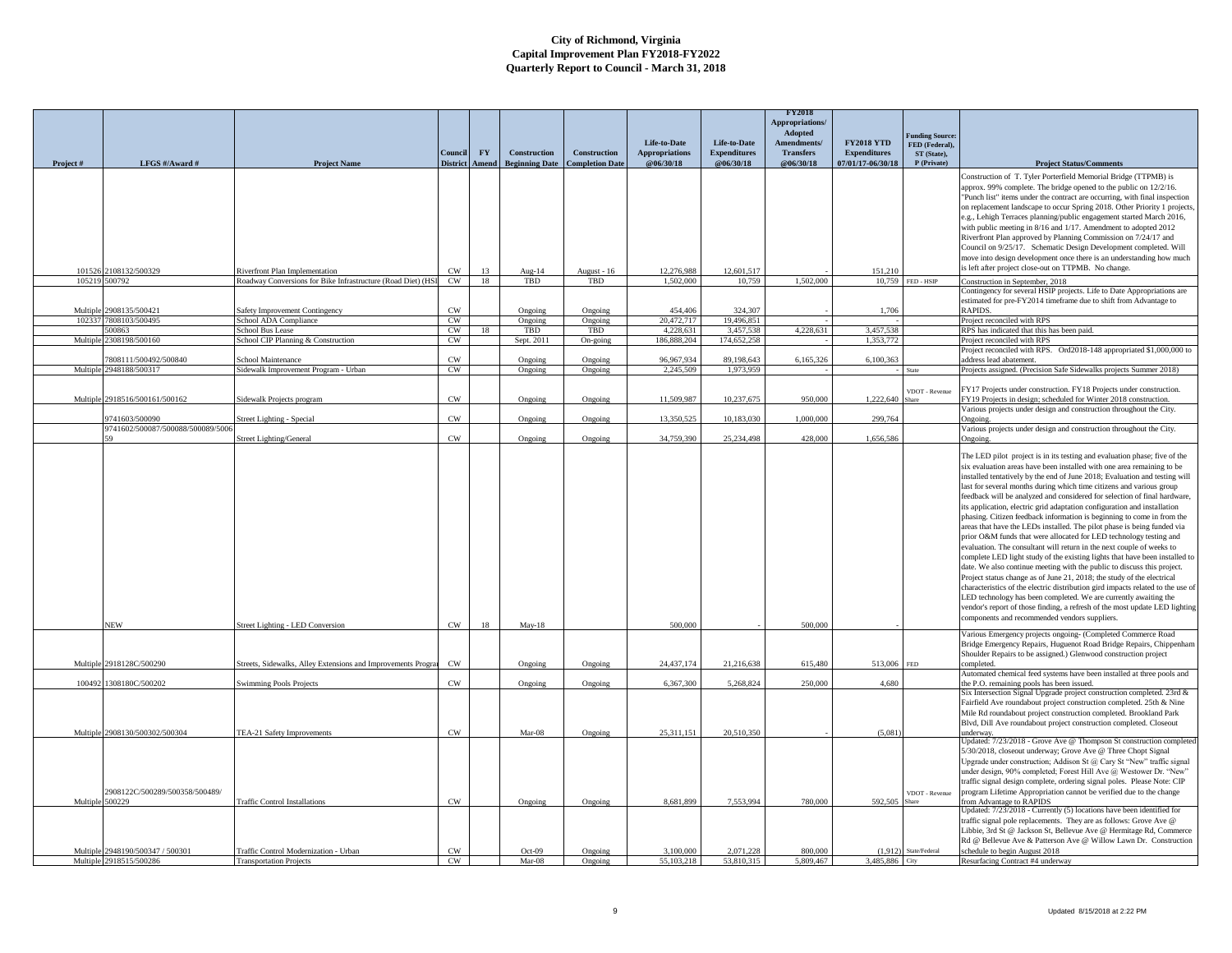|          |                |                                                                                |                                |                    |                                              |                                        |                                    |                                  | <b>FY2018</b><br><b>Appropriations</b><br>Adopted |                                          |                                          |                                                                                                                                                  |
|----------|----------------|--------------------------------------------------------------------------------|--------------------------------|--------------------|----------------------------------------------|----------------------------------------|------------------------------------|----------------------------------|---------------------------------------------------|------------------------------------------|------------------------------------------|--------------------------------------------------------------------------------------------------------------------------------------------------|
|          |                |                                                                                |                                |                    |                                              |                                        | Life-to-Date                       | Life-to-Date                     | Amendments/                                       | <b>FY2018 YTD</b>                        | <b>Funding Source:</b><br>FED (Federal). |                                                                                                                                                  |
| Project# | LFGS #/Award # | <b>Project Name</b>                                                            | Council<br><b>District</b>     | <b>FY</b><br>Amend | <b>Construction</b><br><b>Beginning Date</b> | Construction<br><b>Completion Date</b> | <b>Appropriations</b><br>@06/30/18 | <b>Expenditures</b><br>@06/30/18 | <b>Transfers</b><br>@06/30/18                     | <b>Expenditures</b><br>07/01/17-06/30/18 | ST (State),<br>P (Private)               | <b>Project Status/Comments</b>                                                                                                                   |
|          | 104243 500653  | Urban Agricultural Site preparation                                            | CW                             |                    | TBD                                          | TBD                                    | 25,000                             | 13,760                           |                                                   |                                          | FED - HB2                                | Scope Being Determined                                                                                                                           |
|          |                |                                                                                | Citywide Projects Subtotal:    |                    |                                              |                                        | 803,473,916                        | 673,384,186                      | 53,657,469                                        | 39,707,568                               |                                          |                                                                                                                                                  |
|          |                |                                                                                |                                |                    |                                              |                                        |                                    |                                  |                                                   |                                          |                                          |                                                                                                                                                  |
|          |                | Capital Improvement Plan Sub-Total:                                            |                                |                    |                                              |                                        | 1,088,850,473                      | 859,882,126                      | 86,068,910                                        | 61,774,690                               |                                          |                                                                                                                                                  |
|          | 1402           | Gas Utility New Business                                                       | CW                             |                    | Various                                      | Various                                | 300.125.207                        | 240.326.677                      | 10,953,000                                        | 11,832,266                               |                                          |                                                                                                                                                  |
|          | 1403<br>1502   | Gas Utility System Replacement                                                 | CW<br>CW                       |                    | Various<br>Various                           | Various<br>Various                     | 383,812,319<br>222,799,907         | 332.571.800<br>175,542,697       | 27,392,000<br>17,420,000                          | 9.995.680<br>10.384.009                  |                                          |                                                                                                                                                  |
|          | 1503           | Water Distribution System Improvements<br>Water Transmission Main Improvements | CW.                            |                    | Various                                      | Various                                | 128,274,169                        | 52,630,515                       | 1,733,000                                         | 1,878,219                                |                                          |                                                                                                                                                  |
|          | 1590           | Vater Plant and Pumping Improvements                                           | CW                             |                    | Various                                      | Various                                | 370,997,175                        | 221,328,153                      | 6,784,000                                         | 7,123,433                                |                                          |                                                                                                                                                  |
|          | 1940           | Stormwater Facilities Improvements                                             | CW                             |                    | Various                                      | Various                                | 62,941,665                         | 33,151,307                       | 14.041.000                                        | 7,182,509                                |                                          |                                                                                                                                                  |
|          | 1701<br>1780   | Wastewater Treatment<br>City Floodwall                                         | CW<br>6                        |                    | Various<br>Various                           | Various<br>Various                     | 224,194,999<br>2,216,000           | 159,874,503                      | 2,534,000                                         | 1,560,683                                |                                          |                                                                                                                                                  |
|          | 1760           | <b>Wastewater Sanitary Sewer Upgrades</b>                                      | CW                             |                    | Various                                      | Various                                | 326,392,574                        | 246,250,691                      | 32,683,000                                        | 20,227,973                               |                                          |                                                                                                                                                  |
|          | 1750           | Wastewater Combined Sewer Overflow                                             | $\mathrm{CW}$                  |                    | Various                                      | Various                                | 264,302,760                        | 197,456,754                      | 3,100,000                                         | 6.784.871                                |                                          |                                                                                                                                                  |
|          |                |                                                                                | <b>Public Utilities Total:</b> |                    |                                              |                                        | 2.286.056.775                      | 1,659,133,096                    | 116,640,000                                       | 76,969,644                               |                                          |                                                                                                                                                  |
|          |                | Capital Improvement Plan Total                                                 |                                |                    |                                              |                                        | 3,374,907,248                      | 2,519,015,222                    | 202,708,910                                       | 138,744,334                              |                                          |                                                                                                                                                  |
|          |                | STORMWATER PROJECT DETAIL                                                      |                                |                    |                                              |                                        |                                    |                                  |                                                   |                                          |                                          |                                                                                                                                                  |
|          |                |                                                                                |                                |                    |                                              |                                        |                                    |                                  |                                                   |                                          |                                          |                                                                                                                                                  |
|          |                |                                                                                |                                |                    |                                              |                                        |                                    |                                  |                                                   |                                          |                                          | 00%. Anticipate bid advertisement in June 2018.                                                                                                  |
|          |                |                                                                                |                                |                    |                                              |                                        |                                    |                                  |                                                   |                                          |                                          | 50% design review comments returned to Engineer. 90% design is                                                                                   |
|          |                |                                                                                |                                |                    |                                              |                                        |                                    |                                  |                                                   |                                          |                                          | inderway. Coordinating with Dominion Power to relocate several power                                                                             |
|          |                |                                                                                |                                |                    |                                              |                                        |                                    |                                  |                                                   |                                          |                                          | oles.                                                                                                                                            |
|          |                |                                                                                |                                |                    |                                              |                                        |                                    |                                  |                                                   |                                          |                                          | Nine of eleven easements have been obtained.<br>This project has been converted to a stream restoration project. Obtaining                       |
|          |                |                                                                                |                                |                    |                                              |                                        |                                    |                                  |                                                   |                                          |                                          | Easements from residents. Design is 65% complete.                                                                                                |
|          |                |                                                                                |                                |                    |                                              |                                        |                                    |                                  |                                                   |                                          |                                          | Maintenance continues to keep culvert clean; project on hold pending                                                                             |
|          |                |                                                                                |                                |                    |                                              |                                        |                                    |                                  |                                                   |                                          |                                          | identification of scope. Ord 2016-216.All easements have been                                                                                    |
|          | 1940/500084    |                                                                                |                                |                    |                                              |                                        |                                    |                                  |                                                   |                                          |                                          | received and have all been recorded. Application has been<br>submitted to Dominion Energy to reset conflicting poles                             |
|          |                | Rattlesnake Creek Drainage Improvements                                        | Fourth District Total:         |                    | Fall 2018                                    | Spring 2019                            | 774,763<br>774,763                 | 162,652<br>162,652               |                                                   | 23,378<br>23,378                         |                                          |                                                                                                                                                  |
|          |                |                                                                                |                                |                    |                                              |                                        |                                    |                                  |                                                   |                                          |                                          | Phase II: Project has been grouped with two other projects and submitted                                                                         |
|          |                |                                                                                |                                |                    |                                              |                                        |                                    |                                  |                                                   |                                          |                                          | to Procurement for advertisement. Anticipate construction start this                                                                             |
|          |                |                                                                                |                                |                    |                                              |                                        |                                    |                                  |                                                   |                                          |                                          | summer. Phase I: Project is complete. Procurement has set a Bid<br>Date meeting, but the project has not yet been posted to the website.         |
|          |                |                                                                                |                                |                    |                                              |                                        |                                    |                                  |                                                   |                                          |                                          | If the project posts this week, anticipate construction to begin in late                                                                         |
|          | 2938160        | Cherry Gardens Drainage Improvements                                           |                                | 09                 |                                              | Late Fall 2018 Late Spring 2019        | 1,453,760                          | 290,326                          |                                                   | 6,038                                    |                                          | fall                                                                                                                                             |
|          | 940            | Haden & Ritter Stormwater Improvements                                         |                                | 11                 | $\rm N/A$                                    | $\rm N/A$                              | 30,000                             |                                  |                                                   |                                          |                                          | Project can be removed from list.                                                                                                                |
|          |                |                                                                                |                                |                    |                                              |                                        |                                    |                                  |                                                   |                                          |                                          | No Comments<br>Phase II: Project is complete and can be removed from the list. Received                                                          |
|          |                |                                                                                |                                |                    |                                              |                                        |                                    |                                  |                                                   |                                          |                                          | final reimbursement of VDOT Cost Share funds. Phase 1: Project is                                                                                |
|          | 1940           | South Kinsley Drainage Improvements                                            | $\mathbf{x}$                   | 11                 | Spring 2012                                  | $Jun-16$                               | 2,913,000                          | 2,069,521                        |                                                   |                                          |                                          | complete.<br>Assigned                                                                                                                            |
|          |                |                                                                                |                                |                    |                                              |                                        |                                    |                                  |                                                   |                                          |                                          | Project is being assigned to annual contractor for construction start                                                                            |
|          |                |                                                                                |                                |                    |                                              |                                        |                                    |                                  |                                                   |                                          |                                          | December 2017. This project is receiving 50% VDOT Cost Share Funds.                                                                              |
|          |                |                                                                                | $\mathbf{R}$                   |                    |                                              |                                        |                                    |                                  |                                                   |                                          |                                          | Construction is complete. Awaiting final invoice to close out the<br>project.                                                                    |
|          | 1940           | Woodstock (Jarvis Road) Drainage Improvements                                  |                                |                    | 2/1/2018                                     | 6/1/2018                               | 1.323,000<br>5,719,760             | 49.178<br>2,409,025              | 1,273,000<br>1,273,000                            | 6,352<br>12,390                          |                                          |                                                                                                                                                  |
|          |                |                                                                                | Eighth District Total:         |                    |                                              |                                        |                                    |                                  |                                                   |                                          |                                          | All bid recommendation documents have been submitted to DPS.                                                                                     |
|          |                |                                                                                |                                |                    |                                              |                                        |                                    |                                  |                                                   |                                          |                                          | Awaiting contract execution.                                                                                                                     |
|          |                |                                                                                |                                |                    |                                              |                                        |                                    |                                  |                                                   |                                          |                                          | Bids received 12/20/17 and are under review. Construction anticipated to                                                                         |
|          |                |                                                                                |                                |                    |                                              |                                        |                                    |                                  |                                                   |                                          |                                          | begin in March 2018.                                                                                                                             |
|          |                |                                                                                |                                |                    |                                              |                                        |                                    |                                  |                                                   |                                          |                                          | Projects are being advertised for RFQ. Submitted to Procurement 8/3/17<br>Engineer received NTP: March 2017. Phases will be advertised together. |
|          |                |                                                                                |                                |                    |                                              |                                        |                                    |                                  |                                                   |                                          |                                          | Project assigned to Annual Engineering Firm, RK&K. Schedule will be                                                                              |
|          |                |                                                                                |                                |                    |                                              |                                        |                                    |                                  |                                                   |                                          |                                          | provided with submittal of proposal.                                                                                                             |
|          |                |                                                                                |                                |                    |                                              |                                        |                                    |                                  |                                                   |                                          |                                          | Assignment will go to an engineering consultant for design completion.<br>Awaiting executed stormwater consulting contracts.                     |
|          |                |                                                                                |                                |                    |                                              |                                        |                                    |                                  |                                                   |                                          |                                          | Project to be reassigned to another Annual Engineering Firm. Previous                                                                            |
|          |                |                                                                                |                                |                    |                                              |                                        |                                    |                                  |                                                   |                                          |                                          | firm did not complete project within budget parameters.                                                                                          |
|          |                |                                                                                |                                |                    |                                              |                                        |                                    |                                  |                                                   |                                          |                                          | Phase 1: Plans are 80% complete. Anticipate project to be advertised for                                                                         |
|          |                |                                                                                |                                |                    |                                              |                                        |                                    |                                  |                                                   |                                          |                                          | RFQ and IFB in early FY17 as funds become available. Council<br>approved receipt of VDOT revenue sharing funds.                                  |
|          |                |                                                                                |                                |                    |                                              |                                        |                                    |                                  |                                                   |                                          |                                          | Phase 2: 50% Plans. Council approved receipt of VDOT revenue sharing                                                                             |
|          |                |                                                                                |                                |                    |                                              |                                        |                                    |                                  |                                                   |                                          |                                          | unds. Construction has started as of July 10, 2018 with a duration                                                                               |
|          | 1940           | Deter Road Drainage Improvements Phase I & II @ Reedy Cree                     | 9                              | 11                 | Summer 2018                                  | Spring 2019                            | 1,429,100                          | 259,164                          |                                                   | 3,360                                    |                                          | of 240 days to complete both phases.                                                                                                             |
|          |                |                                                                                | Ninth District Total:          |                    |                                              |                                        | 1,429,100                          | 259,164                          |                                                   | 3,360                                    |                                          |                                                                                                                                                  |